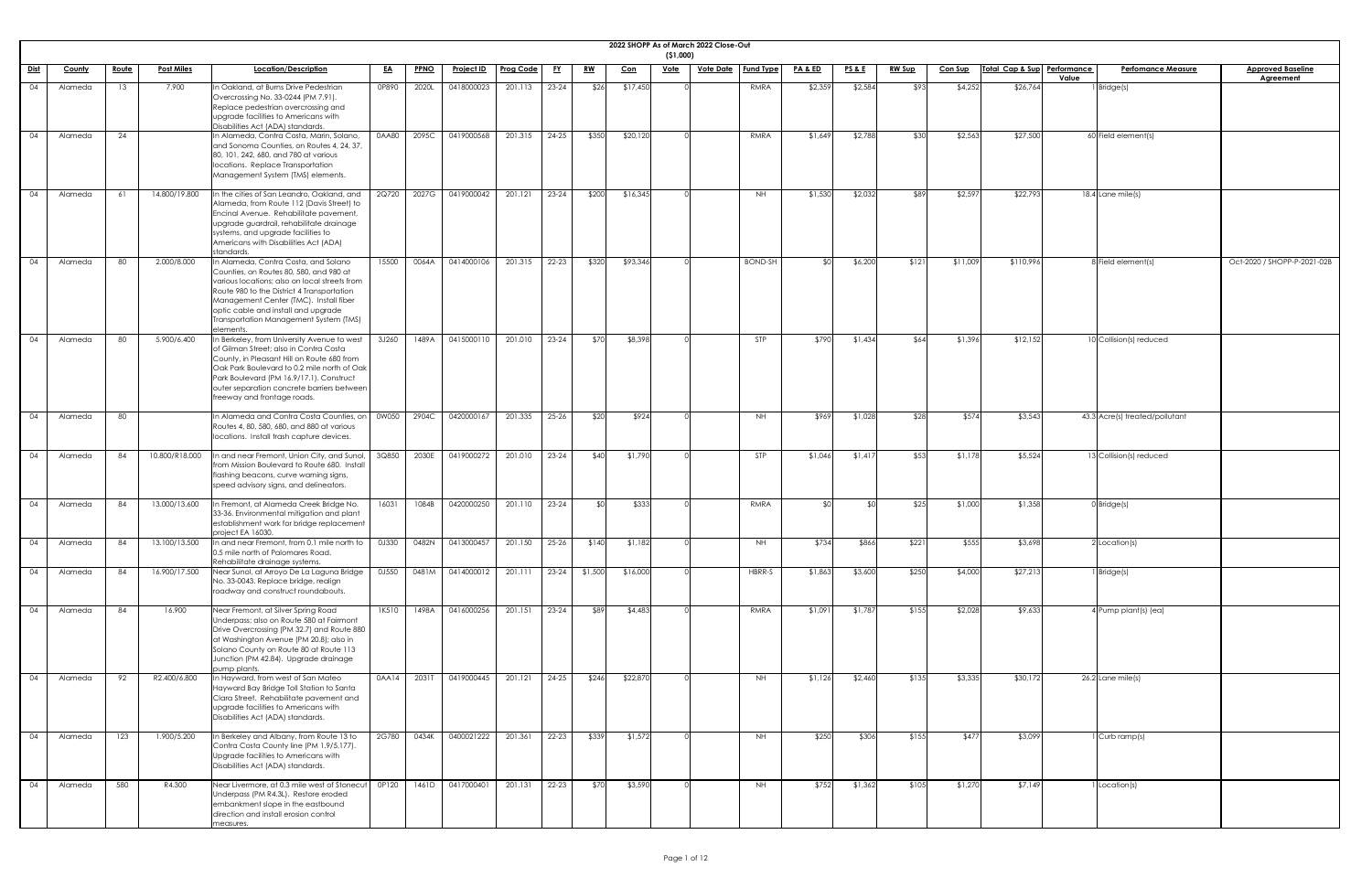|             |               |              |                   |                                                                                                                                                                                                                                                                                                                                                                                                      |           |             |                   |                  |           |           |            | ( \$1,000)  | 2022 SHOPP As of March 2022 Close-Out |            |         |                 |               |                |                             |       |                           |                                       |
|-------------|---------------|--------------|-------------------|------------------------------------------------------------------------------------------------------------------------------------------------------------------------------------------------------------------------------------------------------------------------------------------------------------------------------------------------------------------------------------------------------|-----------|-------------|-------------------|------------------|-----------|-----------|------------|-------------|---------------------------------------|------------|---------|-----------------|---------------|----------------|-----------------------------|-------|---------------------------|---------------------------------------|
| <u>Dist</u> | <b>County</b> | <u>Route</u> | <u>Post Miles</u> | <b>Location/Description</b>                                                                                                                                                                                                                                                                                                                                                                          | <u>EA</u> | <b>PPNO</b> | <b>Project ID</b> | <b>Prog Code</b> | <u>FY</u> | <u>RW</u> | <u>Con</u> | <u>Vote</u> | <u>Vote Date   Fund Type</u>          |            | PA&ED   | <u>PS&amp;E</u> | <u>RW Sup</u> | <b>Con Sup</b> | Total Cap & Sup Performance | Value | <b>Perfomance Measure</b> | <b>Approved Baseline</b><br>Agreement |
| 04          | Alameda       | 580          | 20.700/R30.800    | In and near Dublin and Castro Valley, from<br>Route 680 to Route 238. Rehabilitate<br>pavement, construct concrete barrier,<br>upgrade signs, guardrail, and Transportation<br>Management System (TMS) elements, and<br>upgrade facilities to Americans with<br>Disabilities Act (ADA) standards.<br>(Additional contributions from Proposition                                                      | 0Q100     | 2905B       | 0418000044        | 201.121          | $22 - 23$ | \$5       | \$63,607   |             |                                       | <b>NH</b>  | \$1,973 | \$3,591         | \$180         | \$4,165        | \$73,521                    |       | $77.2$ Lane mile(s)       | <b>Baseline Required</b>              |
| 04          | Alameda       | 580          | 30.400/46.500     | In and near San Leandro and Oakland,<br>from Strobridge Avenue to 0.7 mile west of<br>San Pablo Avenue at various locations (PM<br>30.36/46.5L/R). Install and upgrade ramp<br>meters and widen ramps to provide High-<br>Occupancy Vehicle (HOV) bypass ramp<br>lanes.<br>(G13 Contingency)                                                                                                         | 0K530     | 1493N       | 0416000099        | 201.315          | $23 - 24$ | \$85      |            |             |                                       | RMRA       | \$4,627 | \$3,441         | \$514         | \$∩            | \$8,667                     |       | 41 Field element(s)       |                                       |
| 04          | Alameda       | 580          | R41.300/44.800    | In Oakland, at Fruitvale Avenue<br>Undercrossing No. 33-0324 (PM R41.43), Van<br>Buren Avenue Pedestrian Overcrossing<br>(POC) No. 33-0313 (PM 43.75), Santa Clara<br>Avenue POC No. 33-0312 (PM 43.76), and<br><b>Broadway Richmond Boulevard</b><br>Undercrossing No. 33-0285 (PM 44.51).<br>Seismic retrofit and bridge rail replacement<br>of two bridges, and demolish and replace<br>two POCs. | 0P900     | 2020M       | 0418000024        | 201.113          | $23 - 24$ | \$146     | \$26,505   |             |                                       | RMRA       | \$3,170 | \$3,418         | \$311         | \$5,301        | \$38,851                    |       | $4$ Bridge(s)             |                                       |
| 04          | Alameda       | 580          | 43.500            | In Oakland, at Lakeshore Park<br>Undercrossing No. 33-0131; also at Adeline<br>Street Undercrossing No. 33-0280L (PM 45.7).<br>Overlay bridge decks with polyester<br>concrete.                                                                                                                                                                                                                      | 0W510     | 0417A       | 0420000253        | 201.110          | $25 - 26$ |           | \$6,27     |             |                                       | RMRA       | \$994   | \$1,860         | \$11          | \$2,384        | \$11,528                    |       | $2$ Bridge(s)             |                                       |
| 04          | Alameda       | 580          | 44.500            | In Oakland, at Broadway Richmond<br>Boulevard Undercrossing No. 33-0285.<br>Replace joint seals and overlay bridge<br>deck with polyester concrete.                                                                                                                                                                                                                                                  | 0W200     | 2804N       | 0420000191        | 201.110          | $25 - 26$ | _\$ራ∣     | \$6,726    |             |                                       | RMRA       | \$649   | \$1,359         | \$54          | \$1,218        | \$10,012                    |       | Bridge(s)                 |                                       |
| 04          | Alameda       | 680          | M0.100            | In Fremont, at the southbound offramp to<br>Scott Creek Road; also on Route 238 (PM<br>0.737/0.832). Upgrade facilities to<br>Americans with Disabilities Act (ADA)<br>standards.                                                                                                                                                                                                                    | 2Q760     | 2028G       | 0419000046        | 201.361          | $22 - 23$ | \$255     | \$2,461    |             |                                       | <b>NH</b>  | \$620   | \$972           | \$255         | \$788          | \$5,351                     |       | $6$ Curb ramp(s)          |                                       |
| 04          | Alameda       | 680          | M6.400/R6.600     | In Fremont, at Mission San Jose (680/238)<br>Separation No. 33-0294. Bridge approach<br>slabs replacement, bridge deck overlay,<br>and joint seals replacement.                                                                                                                                                                                                                                      | 0P920     | 2020C       | 0418000026        | 201.110          | $23 - 24$ | \$139     | \$14,937   |             |                                       | RMRA       | \$712   | \$1,810         | \$46          | \$4,165        | \$21,809                    |       | Bridge(s)                 |                                       |
| 04          | Alameda       | 680          | R10.200           | Near Sunol, at Alameda Creek Bridge No.<br>33-0047. Scour mitigation, bridge deck<br>rehabilitation, and joint seal replacement.                                                                                                                                                                                                                                                                     | OP910     | 2020B       | 0418000025        | 201.111          | $23 - 24$ | \$305     | \$7,461    |             |                                       | RMRA       | \$1,699 | \$1,602         | \$223         | \$2,166        | \$13,456                    |       | Bridge(s)                 |                                       |
| 04          | Alameda       | 680          |                   | In and near Fremont and Hayward, on<br>Routes 580, 680, 880 at various locations.<br>Apply polyester concrete overlay to bridge<br><b>I</b> decks<br>(Bridge Deck Preservation)                                                                                                                                                                                                                      | 3W520     | 0273S       | 0421000384        | 201.119          | $22 - 23$ | \$ ሮ      | \$8,600    |             |                                       | RMRA       | \$105   | \$1,631         | \$28          | \$2,614        | \$12,978                    |       | $10$ Bridge(s)            |                                       |
| 04          | Alameda       | 880          | 27.100/27.300     | In Oakland, from 0.1 mile south to 0.1 mile<br>north of East Creek Slough Bridge No. 33-<br>0143. Construct outer separation concrete<br>barrier in southbound direction, replace<br>bridge rail, and install a drainage system.                                                                                                                                                                     | 4J540     | 1491C       | 0415000365        | 201.010          | $22 - 23$ | \$601     | \$4,035    |             |                                       | <b>STP</b> | \$956   | \$1,266         | \$102         | \$1,041        | \$8,001                     |       | 5 Collision(s) reduced    |                                       |
| 04          | Alameda       | 880          |                   | In Alameda, San Francisco, and San Mateo<br>Counties, on Routes 80, 101, 880, and 980 at<br>various locations. Install and upgrade<br>Transportation Management System (TMS)<br>elements including Closed Circuit Television<br>(CCTV) cameras, Vehicle Detection<br>Systems (VDS), Changeable Message Signs<br>(CMS), ramp meters, and fiber optic<br>cable.<br>(G13 Contingency)                   | 2Q740     | 2027J       | 0419000044        | 201.315          | $22 - 23$ | \$63      |            |             |                                       | RMRA       | \$2,155 | \$10,958        | \$141         | \$∩            | \$13,317                    |       | 84 Field element(s)       | <b>Baseline Required</b>              |

| <u>ne</u>      |  |  |
|----------------|--|--|
| $\overline{b}$ |  |  |
|                |  |  |
|                |  |  |
|                |  |  |
|                |  |  |
|                |  |  |
|                |  |  |
|                |  |  |
|                |  |  |
|                |  |  |
|                |  |  |
|                |  |  |
|                |  |  |
|                |  |  |
|                |  |  |
|                |  |  |
|                |  |  |
|                |  |  |
|                |  |  |
|                |  |  |
|                |  |  |
|                |  |  |
|                |  |  |
|                |  |  |
|                |  |  |
|                |  |  |
|                |  |  |
|                |  |  |
|                |  |  |
|                |  |  |
|                |  |  |
|                |  |  |
| ۱              |  |  |
|                |  |  |
|                |  |  |
|                |  |  |
|                |  |  |
|                |  |  |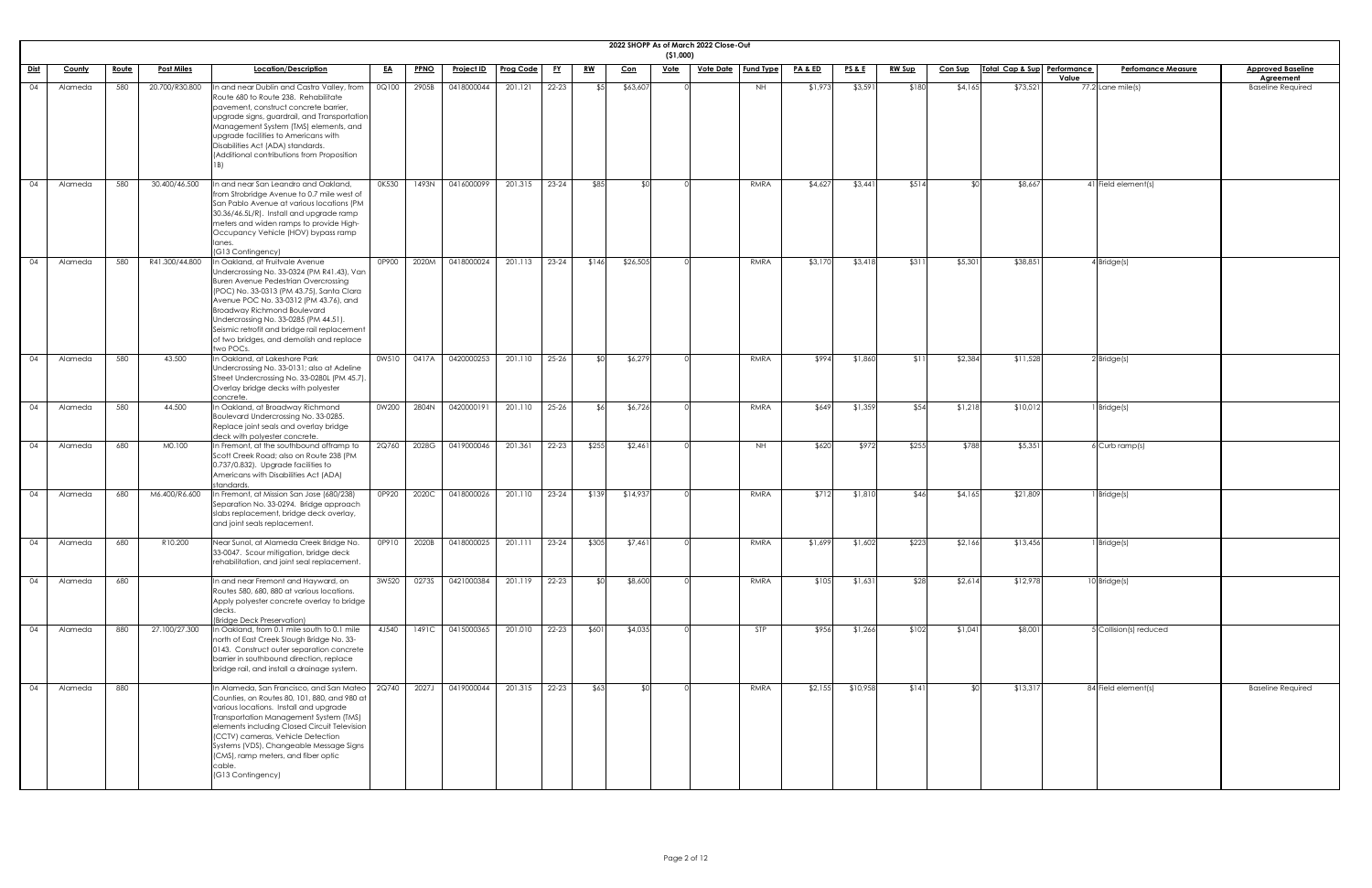|                       |                            |                                                                                                                                                                                                                                                                                                                                                                         |           |             |                   |                  |           |           |          | ( \$1,000)  | 2022 SHOPP As of March 2022 Close-Out |                  |         |                 |               |                |                             |                                    |                                              |
|-----------------------|----------------------------|-------------------------------------------------------------------------------------------------------------------------------------------------------------------------------------------------------------------------------------------------------------------------------------------------------------------------------------------------------------------------|-----------|-------------|-------------------|------------------|-----------|-----------|----------|-------------|---------------------------------------|------------------|---------|-----------------|---------------|----------------|-----------------------------|------------------------------------|----------------------------------------------|
| <u>Dist</u><br>County | Route<br><b>Post Miles</b> | Location/Description                                                                                                                                                                                                                                                                                                                                                    | <u>EA</u> | <b>PPNO</b> | <b>Project ID</b> | <b>Prog Code</b> | <u>FY</u> | <u>RW</u> | Con      | <b>Vote</b> | <b>Vote Date</b>                      | <b>Fund Type</b> | PA & ED | <b>PS&amp;E</b> | <b>RW Sup</b> | <b>Con Sup</b> | Total Cap & Sup Performance | <b>Perfomance Measure</b><br>Value | <b>Approved Baseline</b><br><b>Agreement</b> |
| Alameda<br>04         | 880                        | In Alameda and Santa Clara Counties, on<br>Routes 80 and 880 at various locations.<br>Construct permanent Best Management<br>Practices (BMPs) to achieve statewide<br>National Pollutant Discharge Elimination<br>System (NPDES) permit compliance units for<br>trash capture and Total Maximum Daily<br>Load (TMDL).                                                   | 0Q180     | 2020H       | 0418000048        | 201.335          | $22 - 23$ | \$245     | \$4,841  |             |                                       | <b>NH</b>        | \$880   | \$1,389         | \$55          | \$1,223        | \$8,633                     | 67.0 Acre(s) treated/pollutant     |                                              |
| Alameda<br>04         | 980<br>1.200               | In Oakland, at the Caltrans D4<br>headquarters office building, 111 Grand<br>Avenue. Replace cooling towers and<br>chillers in the Heating Ventilation and Air<br>Conditioning (HVAC) system.                                                                                                                                                                           | 1W560     | 2907E       | 0421000050        | 201.353          | $24 - 25$ |           | \$3,369  |             |                                       | ST-CASH          | \$282   | \$464           | \$61          | \$362          | \$4,538                     | I Location(s)                      |                                              |
| 04<br>Alameda         | 980                        | In various counties, on various routes at<br>various locations. Upgrade controllers in<br>vehicle detection and traffic signal systems.                                                                                                                                                                                                                                 | 3K360     | 1488Z       | 0417000136        | 201.315          | $22 - 23$ | \$15      | \$7,300  |             |                                       | RMRA             | \$160   | \$490           | \$15          | \$1,240        | \$9,220                     | $0$ Field element(s)               |                                              |
| Alameda<br>04         | Var                        | In various counties, on various routes at<br>various locations. Replace obsolete<br>electronic components in existing Closed<br>Circuit Television (CCTV) camera systems.                                                                                                                                                                                               | 3K510     | 1457C       | 0417000174        | 201.315          | $22 - 23$ | \$15      | \$15,960 |             |                                       | RMRA             | \$360   | \$1,075         | \$15          | \$2,700        | \$20,125                    | 138 Field element(s)               |                                              |
| 04<br>Alameda         | Var                        | In various counties, on various routes at<br>various locations. Replace obsolete<br>electronic components in existing Closed<br>Circuit Television (CCTV) camera systems.                                                                                                                                                                                               | 2Q540     | 2028B       | 0419000023        | 201.315          | $23 - 24$ | \$15      | \$16,650 |             |                                       | RMRA             | \$365   | \$1,120         | \$15          | \$2,700        | \$20,865                    | 147 Field element(s)               |                                              |
| 04 Contra Costa       | L0.000/R14.300             | In and near Hercules, Martinez, and<br>Concord, from San Pablo Avenue to east of<br>Peralta Road Undercrossing. Rehabilitate<br>roadway, upgrade guardrail and signs, and<br>upgrade facilities to Americans with<br>Disabilities Act (ADA) standards.                                                                                                                  | 2Q700     | 2027F       | 0419000040        | 201.121          | $22 - 23$ | \$29      | \$45,024 |             |                                       | NH.              | \$3,324 | \$4,538         | \$917         | \$6,228        | \$60,060                    | $62.0$ Lane mile(s)                | <b>Baseline Required</b>                     |
| 04 Contra Costa       | 0.000/25.000               | In and near Hercules, Martinez, Concord,<br>and Pittsburg, from San Pablo Avenue to<br>Century Boulevard Undercrossing at various<br>locations. Construct permanent Best<br>Management Practices (BMPs) to achieve<br>statewide National Pollutant Discharge<br>Elimination System (NPDES) permit<br>compliance units for trash capture.                                | 0Q200     | 2020D       | 0418000050        | 201.335          | $23 - 24$ | \$184     | \$4,630  |             |                                       | <b>NH</b>        | \$1,057 | \$1,796         | \$11          | \$2,290        | \$9,968                     | 17.0 Acre(s) treated/pollutant     |                                              |
| 04 Contra Costa       | R29.000/R44.400            | In and near Antioch and Brentwood, from<br>Hillcrest Avenue to Byron Highway.<br>Rehabilitate pavement and drainage<br>systems, and upgrade facilities to<br>Americans with Disabilities Act (ADA)<br>standards.                                                                                                                                                        | 0AA19     | 2033N       | 0419000450        | 201.121          | $24 - 25$ | \$234     | \$30,385 |             |                                       | <b>NH</b>        | \$2,663 | \$3,520         | \$228         | \$4,534        | \$41,564                    | $42.4$ Lane mile(s)                |                                              |
| 04 Contra Costa       | 24<br>R0.010               | In Orinda, at the Caldecott Tunnel No. 28-<br>0015R, 28-0015, and 28-0015L. Rehabilitate<br>Caldecott Tunnel Bores 1, 2, and 3.                                                                                                                                                                                                                                         | 0J540     | 0480B       | 0414000011        | 201.110          | $25 - 26$ | \$253     | \$42,320 |             |                                       | RMRA             | \$6,269 | \$8,371         | \$184         | \$12,090       | \$69,487                    | 3 Bridge(s)                        | <b>Baseline Required</b>                     |
| 04 Contra Costa       | 80<br>0.000/11.000         | In and near Richmond, San Pablo, Pinole,<br>and Hercules, from Alameda County line to<br>east of Willow Avenue at various locations.<br>Construct permanent Best Management<br>Practices (BMPs) to achieve statewide<br>National Pollutant Discharge Elimination<br>System (NPDES) permit compliance units for<br>trash capture and Total Maximum Daily<br>Load (TMDL). | 0Q210     | 2020E       | 0418000051        | 201.335          | 22-23     | \$173     | \$7,750  |             |                                       | NH               | \$1,169 | \$1,810         | \$82          | \$2,380        | \$13,364                    | 74.1 Acre(s) treated/pollutant     |                                              |
| 04 Contra Costa       | 7.600/12.800<br>80         | In Pinole and Hercules, at Appian Way<br>Overcrossing No. 28-0146R (PM 7.60) and<br>Cummings Skyway Overcrossing No. 28-<br>0149 (PM 12.75). Upgrade bridge rails and<br>widen bridges to comply with Americans<br>with Disabilities Act (ADA) standards.                                                                                                               | 0P930     | 2022K       | 0418000027        | 201.112          | $23 - 24$ | \$37      | \$15,528 |             |                                       | RMRA             | \$1,870 | \$2,904         | \$17          | \$4,256        | \$24,612                    | 1,294.0 Linear feet rail           |                                              |
| 04 Contra Costa       | 123<br>0.000/2.198         | In El Cerrito and Richmond, from Alameda<br>County line to Route 80. Rehabilitate<br>pavement and upgrade facilities to<br>Americans with Disabilities Act (ADA)<br>standards.                                                                                                                                                                                          | 0AA21     | 2031N       | 0419000452        | 201.121          | $25 - 26$ | \$25      | \$9,122  |             |                                       | <b>NH</b>        | \$835   | \$1,532         | \$179         | \$2,260        | \$13,953                    | $11.2$ Lane mile(s)                |                                              |

| line    |  |
|---------|--|
|         |  |
|         |  |
|         |  |
|         |  |
|         |  |
|         |  |
|         |  |
|         |  |
|         |  |
|         |  |
|         |  |
|         |  |
|         |  |
| əd      |  |
|         |  |
|         |  |
|         |  |
|         |  |
|         |  |
|         |  |
|         |  |
|         |  |
|         |  |
|         |  |
|         |  |
| ä.<br>∍ |  |
|         |  |
|         |  |
|         |  |
|         |  |
|         |  |
|         |  |
|         |  |
|         |  |
|         |  |
|         |  |
|         |  |
|         |  |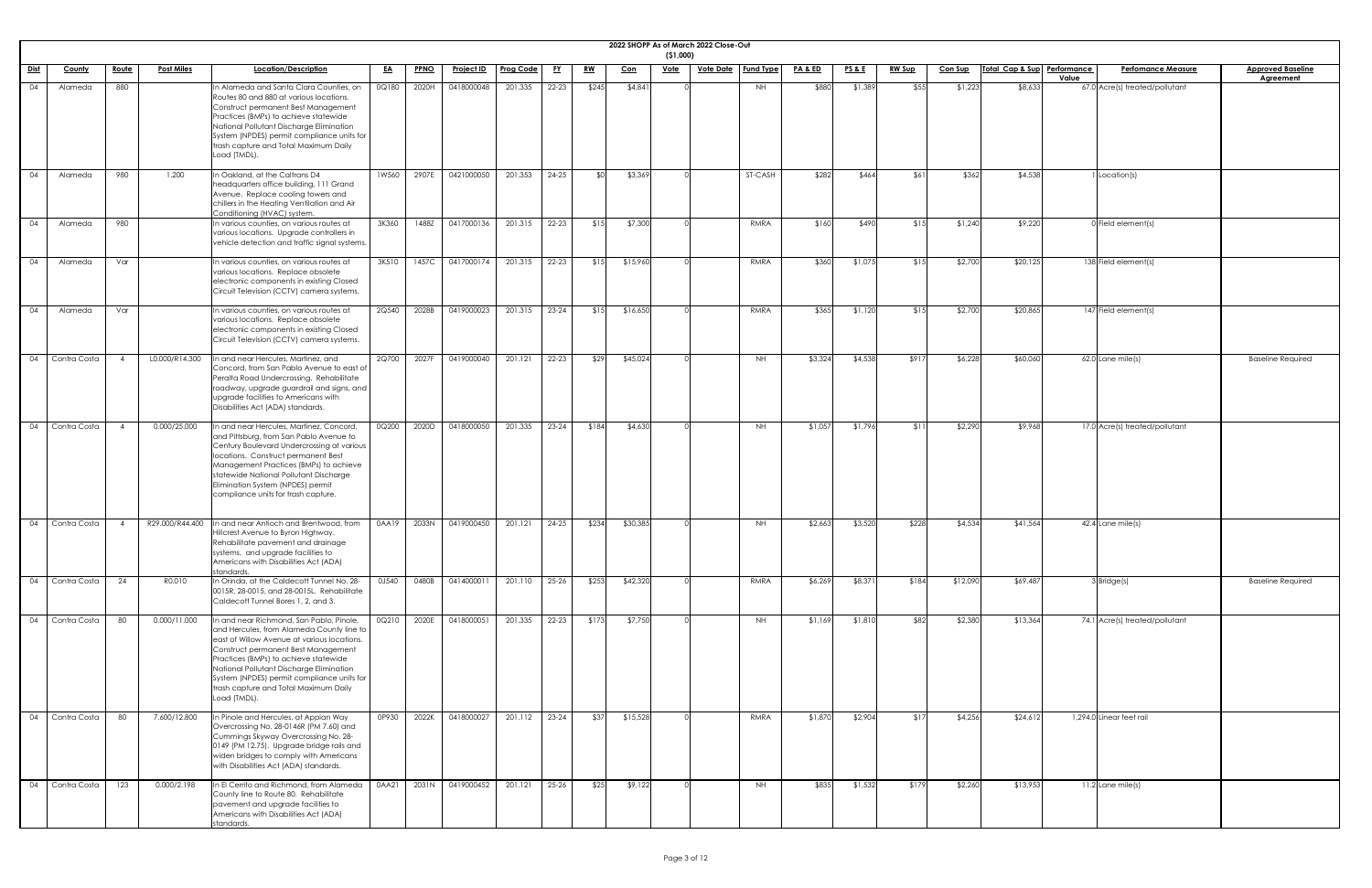|                 |                     |              |                   |                                                                                                                                                                                                                                                                                                                                                                    |           |             |                                                       |           |           |                 |                | (51,000)    | 2022 SHOPP As of March 2022 Close-Out |           |                    |                   |               |                |                             |       |                                 |                                              |
|-----------------|---------------------|--------------|-------------------|--------------------------------------------------------------------------------------------------------------------------------------------------------------------------------------------------------------------------------------------------------------------------------------------------------------------------------------------------------------------|-----------|-------------|-------------------------------------------------------|-----------|-----------|-----------------|----------------|-------------|---------------------------------------|-----------|--------------------|-------------------|---------------|----------------|-----------------------------|-------|---------------------------------|----------------------------------------------|
| <b>Dist</b>     | <u>County</u>       | <u>Route</u> | <b>Post Miles</b> | Location/Description                                                                                                                                                                                                                                                                                                                                               | <u>EA</u> | <b>PPNO</b> | <u>Project ID</u>                                     | Prog Code | <u>FY</u> | <u>RW</u>       | <u>Con</u>     | <u>Vote</u> | <u>Vote Date</u>   Fund Type          |           | <u>PA &amp; ED</u> | <u>PS &amp; E</u> | <u>RW Sup</u> | <b>Con Sup</b> | Total Cap & Sup Performance | Value | <b>Perfomance Measure</b>       | <b>Approved Baseline</b><br><b>Agreement</b> |
| 04              | Contra Costa        | 242          | L0.000/R3.398     | n Concord, from Route 680 to Route 4.<br>Rehabilitate pavement, upgrade facilities<br>to Americans with Disabilities Act (ADA)<br>standards, construct Maintenance Vehicle<br>Pullouts (MVPs), upgrade guardrail, and<br>install lighting.                                                                                                                         | 0AA81     | 2032F       | 0419000569                                            | 201.121   | $25 - 26$ | \$25            | \$33,591       |             |                                       | <b>NH</b> | \$1,505            | \$2,739           | \$189         | \$4,126        | \$42,175                    |       | $12.3$ Lane mile(s)             |                                              |
|                 | 04   Contra Costa   | 680          | R0.000/R7.700     | In San Ramon and Danville, from Alcosta<br>Boulevard to north of Diablo Road.<br>Rehabilitate pavement, upgrade guardrail,<br>and upgrade facilities to Americans with<br>Disabilities Act (ADA) standards.                                                                                                                                                        | 0AA24     | 2032P       | 0419000455                                            | 201.121   | 24-25     | \$20            | \$28,937       |             |                                       | <b>NH</b> | \$1,959            | \$3,027           | \$224         | \$3,929        | \$38,096                    |       | $60.0$ Lane mile(s)             |                                              |
|                 | 04 Contra Costa     | 680          | R0.000/24.000     | n and near various cities, from Alameda<br>County line to south of Waterfront<br>Road/Marina Vista Avenue at various<br>locations. Construct permanent Best<br>Management Practices (BMPs) to achieve<br>statewide National Pollutant Discharge<br>Elimination System (NPDES) permit<br>compliance units for trash capture and<br>Total Maximum Daily Load (TMDL). | 2Q650     | 2026E       | 0419000034                                            | 201.335   | $23 - 24$ | \$66            | \$13,899       |             |                                       | NH        | \$1,565            | \$2,213           | \$35          | \$3,978        | \$21,756                    |       | 309.4 Acre(s) treated/pollutant |                                              |
|                 | 04 Contra Costa     | 680          | R18.700/24.900    | In and near Concord and Pleasant Hill, from<br>Route 242 to Solano County line.<br>Rehabilitate pavement, upgrade drainage<br>systems, install lighting, construct concrete<br>barrier, and upgrade facilities to Americans<br>with Disabilities Act (ADA) standards.                                                                                              | 0W090     | 2804D       | 0420000171                                            | 201.121   | 25-26     | \$766           | \$30,874       |             |                                       | <b>NH</b> | \$2,77             | \$3,530           | \$325         | \$4,759        | \$43,025                    |       | $43.5$ Lane mile(s)             |                                              |
|                 | 04 Contra Costa 680 |              |                   | In and near Walnut Creek and Martinez, at   3W750   1496K   0422000032   201.119   22-23  <br>Rudgear Road Undercrossing No. 28-0059<br>(PM R12.6), Olympic Boulevard<br>Undercrossing No. 28-0161 (PM 13.9), and<br>Mococo Overhead No. 28-0356R (PM 24.3).<br>Apply polyester concrete overlay to bridge<br>(Bridge Deck Preservation)                           |           |             |                                                       |           |           |                 | $$0$ $$13,600$ |             |                                       | RMRA      | \$167              | \$2,310           | \$83          | \$3,290        | \$19,450                    |       | 3 Bridge(s)                     |                                              |
|                 | 04 Contra Costa     | 680          |                   | In Alameda, Contra Costa, and Solano<br>Counties, on Routes 580, 680, and 780 at<br>various locations. Install and upgrade fiber<br>optic cable, ramp metering systems, and<br>Transportation Management System (TMS)<br>elements, and widen ramps to provide High-<br>Occupancy Vehicle (HOV) bypass ramp<br>anes.<br>(G13 Contingency)                           | 1Q720     | 2906A       | 0418000321                                            | 201.315   | $23 - 24$ | \$312           | \$0            |             |                                       | RMRA      | \$5,475            | \$9,620           | \$632         | ደበ             | \$16,039                    |       | 133 Field element(s)            | <b>Baseline Required</b>                     |
| 04              | Marin               |              | 0.400/23.000      | Near Mill Valley, Stinson Beach, and Olema,<br>at Coyote Creek Bridge No. 27-0018 (PM<br>0.42), Eskoot Creek Bridge No. 27-0077 (PM<br>12.37), Olema Creek Bridge No. 27-0020 (PM<br>22.81) and Olema Creek Bridge No. 27-0021<br>(PM 22.96). Upgrade bridge rails.                                                                                                | 0P960     | 2020N       | 0418000030                                            | 201.112   |           | \$676           | \$8,091        |             |                                       | RMRA      | \$1,650            | \$1,755           | \$444         | \$2,065        | \$14,681                    |       | 504.0 Linear feet rail          |                                              |
| $\overline{04}$ | Marin               |              | 5.100             | Near Muir Beach, at 0.6 mile south of Pacific<br>Way. Repair and extend retaining wall,<br>replace culvert and guardrail, and repair<br>pavement                                                                                                                                                                                                                   | 3AA50     | 2906H       | 0420000064                                            | 201.131   | 25-26     | \$39            | \$4,826        |             |                                       | NH        | \$1,054            | \$1,729           | \$205         | \$1,520        | \$9,373                     |       | 1 Location(s)                   |                                              |
| 04              | Marin               |              | 13.100/45.100     | Near Stinson Beach, Point Reyes, and<br>Tomales, from north of Calle Del Arroyo to<br>south of Tomales Petaluma Road at various<br>locations. Rehabilitate drainage systems.                                                                                                                                                                                       | 2Q53U     | 2910M       | 0422000077                                            | 201.151   | $23-24$   | \$1,729         | \$10,129       |             |                                       | RMRA      |                    | \$3,350           | \$1,150       | \$3,530        | \$19,888                    |       | 50 Culvert(s) (ea)              |                                              |
| $\overline{04}$ | Marin               |              | 28.500            | Near Point Reyes Station, at Lagunitas<br>Creek Bridge No. 27-0023. Replace bridge.                                                                                                                                                                                                                                                                                |           |             | 0G642 0756K 0413000350 201.113 22-23 \$6,500 \$15,580 |           |           |                 |                |             |                                       | HBRR-S    | \$4,187            | \$2,850           | \$750         | \$2,625        | \$32,492                    |       | 1 Bridge(s)                     | Oct-2018 / SHOPP-P-1819-04B                  |
| $\overline{04}$ | Marin               |              | 40.300            | Near Marshall, at 0.1 mile south of Clark<br>Road. Replace culvert.                                                                                                                                                                                                                                                                                                | 2J510     | 1485E       | 0414000524                                            | 201.151   | $23-24$   | \$176           | \$2,307        |             |                                       | RMRA      | \$1,250            | \$1,360           | \$300         | \$1,400        | \$6,793                     |       | $\overline{1}$ Culvert(s) (ea)  |                                              |
| 04              | Marin               | -37          | R11.200/14.600    | In and near Novato, from Route 101 to<br>Sonoma County line. Rehabilitate<br>pavement, upgrade guardrail, and<br>upgrade facilities to Americans with<br>Disabilities Act (ADA) standards.                                                                                                                                                                         | 2K740     | 1452B       | 0417000018                                            | 201.121   |           | $23-24$ \$1,038 | \$18,936       |             |                                       | <b>NH</b> | \$2,509            | \$2,405           | \$350         | \$1,600        | \$26,838                    |       | 14.0 Lane mile(s)               |                                              |
| $\overline{04}$ | Marin               | 37           | 14.500            | Near Novato, at Petaluma River Bridge No.<br>27-0013. Rehabilitate bridge deck,<br>upgrade railings, replace fender system,<br>and mitigate bridge scour.<br>(G13 Contingency)                                                                                                                                                                                     | 2Q500     | 0332C       | 0419000019                                            | 201.110   | $23-24$   | \$130           | \$0            |             |                                       | RMRA      | \$1,810            | \$3,630           | \$110         | ו∩\$           | \$5,680                     |       | 1 Bridge(s)                     |                                              |

| ä                                   |  |
|-------------------------------------|--|
| $\overline{\mathsf{ne}}$<br>819-04B |  |
|                                     |  |
|                                     |  |
|                                     |  |
|                                     |  |
|                                     |  |
|                                     |  |
|                                     |  |
|                                     |  |
|                                     |  |
|                                     |  |
|                                     |  |
|                                     |  |
|                                     |  |
|                                     |  |
|                                     |  |
|                                     |  |
|                                     |  |
|                                     |  |
|                                     |  |
|                                     |  |
|                                     |  |
|                                     |  |
|                                     |  |
|                                     |  |
|                                     |  |
|                                     |  |
|                                     |  |
|                                     |  |
|                                     |  |
|                                     |  |
|                                     |  |
|                                     |  |
|                                     |  |
|                                     |  |
|                                     |  |
|                                     |  |
|                                     |  |
|                                     |  |
|                                     |  |
|                                     |  |
|                                     |  |
|                                     |  |
|                                     |  |
|                                     |  |
|                                     |  |
|                                     |  |
|                                     |  |
|                                     |  |
|                                     |  |
|                                     |  |
|                                     |  |
|                                     |  |
|                                     |  |
|                                     |  |
|                                     |  |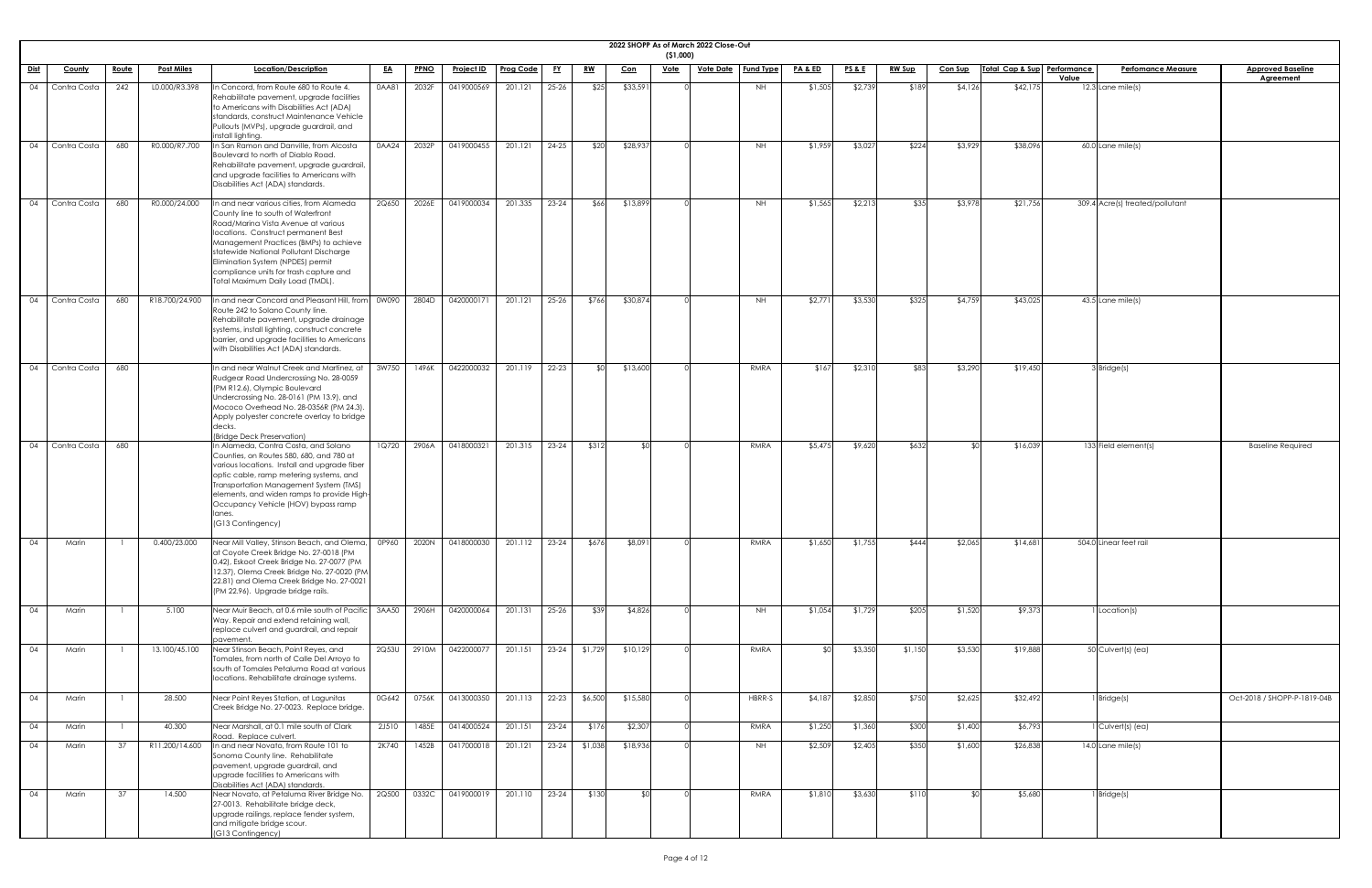|          | ( \$1,000)     | 2022 SHOPP As of March 2022 Close-Out |                  |         |         |               |         |                 |                             |                                |                                              |
|----------|----------------|---------------------------------------|------------------|---------|---------|---------------|---------|-----------------|-----------------------------|--------------------------------|----------------------------------------------|
| Con      | Vote           | <b>Vote Date</b>                      | <b>Fund Type</b> | PA&ED   | PS&E    | <b>RW Sup</b> | Con Sup | Total Cap & Sup | <b>Performance</b><br>Value | <b>Perfomance Measure</b>      | <b>Approved Baseline</b><br><b>Agreement</b> |
| \$1,567  | $\overline{O}$ |                                       | <b>STP</b>       | \$1,052 | \$1,321 | \$173         | \$1,414 | \$5,570         |                             | 3 Collision(s) reduced         |                                              |
| \$2,712  | $\overline{O}$ |                                       | <b>NH</b>        | \$714   | \$964   | \$29          | \$793   | \$5,248         |                             | 1 Location(s)                  |                                              |
| \$16,810 | $\overline{O}$ |                                       | <b>RMRA</b>      | \$2,115 | \$3,462 | \$169         | \$2,957 | \$26,205        |                             | $1$ Bridge(s)                  |                                              |
| \$21,571 | $\overline{O}$ |                                       | <b>NH</b>        | \$1,845 | \$2,907 | \$217         | \$4,132 | \$30,732        |                             | 54.2 Lane mile(s)              |                                              |
| \$2,696  | $\overline{O}$ |                                       | RMRA             | \$955   | \$1,626 | \$113         | \$2,130 | \$7,611         |                             | $1$ Bridge(s)                  |                                              |
| \$27,048 | $\overline{0}$ |                                       | RMRA             | \$1,767 | \$4,266 | \$34          | \$5,761 | \$38,886        |                             | 191 Field element(s)           |                                              |
| \$1,772  | $\overline{O}$ |                                       | $\mathsf{NH}\,$  | \$1,378 | \$1,294 | \$59          | \$1,332 | \$5,893         |                             | 36.0 Acre(s) treated/pollutant |                                              |
| \$12,762 | 0              |                                       | <b>NH</b>        | \$2,193 | \$3,842 | \$134         | \$3,341 | \$22,883        |                             | 12.5 Lane mile(s)              |                                              |
| \$4,471  | $\overline{O}$ |                                       | STP              | \$1,036 | \$1,794 | \$90          | \$1,620 | \$9,025         |                             | 6 Collision(s) reduced         |                                              |
| \$18,911 | $\overline{O}$ |                                       | NH               | \$1,721 | \$2,627 | \$532         | \$2,966 | \$26,847        |                             | 29.1 Lane mile(s)              |                                              |
| \$23,299 | $\overline{0}$ |                                       | $\mathsf{NH}\,$  | \$2,454 | \$2,343 | \$170         | \$2,488 | \$30,861        |                             | 25.3 Lane mile(s)              |                                              |
| \$3,605  | $\overline{0}$ |                                       | NH               | \$659   | \$408   | \$10          | \$0     | \$4,682         |                             | 1 Location(s)                  |                                              |

|             |          |                 |                   |                                                                                                                                                                                                                                                                                                                     |           |             |                   |                  |           |             | 2022 SHOPP As of March 2022 Close-Out | ( \$1,000)  |                              |                    |                 |               |                |                             |                                 |                         |
|-------------|----------|-----------------|-------------------|---------------------------------------------------------------------------------------------------------------------------------------------------------------------------------------------------------------------------------------------------------------------------------------------------------------------|-----------|-------------|-------------------|------------------|-----------|-------------|---------------------------------------|-------------|------------------------------|--------------------|-----------------|---------------|----------------|-----------------------------|---------------------------------|-------------------------|
| <u>Dist</u> | County   | <u>Route</u>    | <b>Post Miles</b> | Location/Description                                                                                                                                                                                                                                                                                                | <u>EA</u> | <b>PPNO</b> | <u>Project ID</u> | <b>Prog Code</b> | <u>FY</u> | <u>RW</u>   | <u>Con</u>                            | <u>Vote</u> | <u>Vote Date</u>   Fund Type | <u>PA &amp; ED</u> | <u>PS&amp;E</u> | <u>RW Sup</u> | <b>Con Sup</b> | Total Cap & Sup Performance | <b>Perfomance Measure</b>       | <b>Approved Baselin</b> |
| 04          | Marin    | 37              |                   | In San Francisco and Marin Counties, on<br>Routes 35, 37, 80, 101, 131, 280, and 580 at<br>various locations. Replace or install curve<br>warning signs.                                                                                                                                                            | 3AC80     | 2034N       | 0420000134        | 201.015          | $24 - 25$ | \$43        | \$1,567                               |             | <b>STP</b>                   | \$1,052            | \$1,321         | \$173         | \$1,414        | \$5,570                     | Value<br>3 Collision(s) reduced | <b>Agreement</b>        |
| 04          | Marin    | 101             | 6.100/6.300       | In Corte Madera, from 0.4 mile to 0.6 mile<br>north of Route 131 (Tiburon Boulevard).<br>Restore slope, regrade unlined ditch, and<br>install erosion control measures.                                                                                                                                             | 2AA30     | 2032M       | 0420000032        | 201.131          | $25 - 26$ | \$36        | \$2,712                               |             | <b>NH</b>                    | \$714              | \$964           | \$29          | \$793          | \$5,248                     | 1 Location(s)                   |                         |
| 04          | Marin    | 101             | 7.400             | In Corte Madera, at Tamalpais Drive<br>Overcrossing No. 27-0072 (PM 7.37). Bridge<br>seismic restoration and upgrade facilities to<br>Americans with Disabilities Act (ADA)<br>standards.                                                                                                                           | 4J860     | 1493E       | 0416000042        | 201.113          | $23 - 24$ | \$692       | \$16,810                              |             | RMRA                         | \$2,11             | \$3,462         | \$169         | \$2,957        | \$26,205                    | 1 Bridge(s)                     |                         |
| 04          | Marin    | 101             | 8.000/15.300      | In and near Corte Madera, Larkspur, and<br>San Rafael, from north of Nellen Avenue<br>Undercrossing to south of Miller Creek Road.<br>Rehabilitate pavement and drainage<br>systems, upgrade guardrail, and upgrade<br>facilities to Americans with Disabilities Act<br>(ADA) standards.                            | 4AC70     | 2035D       | 0420000148        | 201.121          | $24 - 25$ | \$60        | \$21,571                              |             | <b>NH</b>                    | \$1,845            | \$2,907         | \$217         | \$4,132        | \$30,732                    | $54.2$ Lane mile(s)             |                         |
| 04          | Marin    | 101             | 8.500             | In Larkspur, at Corte Madera Creek Bridge<br>No. 27-0008K. Patch deck spalls, replace<br>joint seal, treat bridge deck with<br>methacrylate and overlay with polyester<br>concrete, place galvanic anode jacket<br>system around columns, and build up<br>bridge approaches.                                        | 0W210     | 2906F       | 0420000192        | 201.110          | $25 - 26$ | \$91        | \$2,696                               |             | RMRA                         | \$955              | \$1,626         | \$113         | \$2,130        | \$7,611                     | 1 Bridge(s)                     |                         |
|             | 04 Marin | 101             |                   | In Alameda, Contra Costa, San Francisco,   1W090   2910J   0420000328   201.315   24-25  <br>Marin, Santa Clara, San Mateo, Solano, and<br>Sonoma Counties, on Routes 17, 80, 85, 101,<br>238, 280, 380, and 580 at various locations.<br>Replace Transportation Management<br>System (TMS) elements.               |           |             |                   |                  |           | \$10        | \$27,048                              |             | RMRA                         | \$1,767            | \$4,266         | $\sqrt{21}$   | \$5,761        | \$38,886                    | 191 Field element(s)            |                         |
| 04          | Marin    | 101             |                   | In Marin, Sonoma, San Mateo, and Santa<br>Clara Counties, on Routes 101, 131, and 880<br>at various locations. Install trash capture<br>devices.                                                                                                                                                                    | 0W060     | 2907C       | 0420000168        | 201.335          | $25 - 26$ | \$58        | \$1,772                               |             | <b>NH</b>                    | \$1,378            | \$1,294         | \$59          | \$1,332        | \$5,893                     | 36.0 Acre(s) treated/pollutant  |                         |
| 04          | Marin    | 131             | 0.000/4.400       | In and near Tiburon, from Route 101 to Main<br>Street (PM 0.0/4.392). Rehabilitate<br>pavement, upgrade guardrail, rehabilitate<br>drainage systems, upgrade facilities to<br>Americans with Disabilities Act (ADA)<br>standards, and construct Class 2 and Class<br>4 bikeways as complete streets elements.       | 1Q230     | 2904N       | 0418000221        | 201.121          | $23 - 24$ | \$611       | \$12,762                              |             | NH.                          | \$2,19             | \$3,842         | \$134         | \$3,341        | \$22,883                    | $12.5$ Lane mile(s)             |                         |
| 04          | Napa     | 12 <sup>2</sup> |                   | n Napa and Solano Counties, on various<br>routes at various locations. Replace or<br>install curve warning signs.                                                                                                                                                                                                   | 4AC90     | 2304A       | 0420000150        | 201.015          | $24 - 25$ | \$14        | \$4,471                               |             | <b>STP</b>                   | \$1,036            | \$1,794         | \$90          | \$1,620        | \$9,025                     | 6 Collision(s) reduced          |                         |
| 04          | Napa     | 29              | 0.000/R7.000      | In and near American Canyon, from Solano<br>County line to Napa River Bridge.<br>Rehabilitate pavement and upgrade<br>facilities to Americans with Disabilities Act<br>(ADA) standards.                                                                                                                             | 4AC80     | 2804G       | 0420000149        | 201.121          | $24 - 25$ | <b>\$90</b> | \$18,911                              |             | <b>NH</b>                    | \$1,72             | \$2,627         | \$532         | \$2,966        | \$26,847                    | 29.1 Lane mile(s)               |                         |
| 04          | Napa     | 29              | R7.300/13.500     | In the city of Napa, from north of Napa<br>River Bridge to south of Sierra Avenue.<br>Rehabilitate roadway, upgrade guardrail<br>and Transportation Management System<br>(TMS) elements, rehabilitate drainage<br>systems, and upgrade facilities to<br>Americans with Disabilities Act (ADA)<br>standards.         | 2Q610     | 2027P       | 0419000030        | 201.121          | $23 - 24$ | \$107       | \$23,299                              |             | NH.                          | \$2,454            | \$2,343         | \$170         | \$2,488        | \$30,861                    | $25.3$ Lane mile(s)             |                         |
| 04          | Napa     | 29              | 15.600/22.800     | In and near Yountville, from Oak Knoll<br>Avenue to Oakville Cross Road. Advance<br>mitigation credit purchases for planned<br>SHOPP projects to minimize impacts on<br>biological resources. Financial Contribution<br>Only (FCO) to the Napa County Flood<br>Control District for construction<br>implementation. | 0P730     | 1464H       | 0417000512        | 201.240          | $22 - 23$ |             | \$3,605                               |             | NH.                          | \$659              | \$408           |               |                | \$4,682                     | 1 Location(s)                   |                         |

| ۱e<br>I |  |  |
|---------|--|--|
|         |  |  |
|         |  |  |
|         |  |  |
|         |  |  |
|         |  |  |
|         |  |  |
|         |  |  |
|         |  |  |
|         |  |  |
|         |  |  |
|         |  |  |
|         |  |  |
|         |  |  |
|         |  |  |
|         |  |  |
|         |  |  |
|         |  |  |
|         |  |  |
|         |  |  |
|         |  |  |
|         |  |  |
|         |  |  |
|         |  |  |
|         |  |  |
|         |  |  |
|         |  |  |
|         |  |  |
|         |  |  |
|         |  |  |
|         |  |  |
|         |  |  |
|         |  |  |
|         |  |  |
|         |  |  |
|         |  |  |
|         |  |  |
|         |  |  |
|         |  |  |
|         |  |  |
|         |  |  |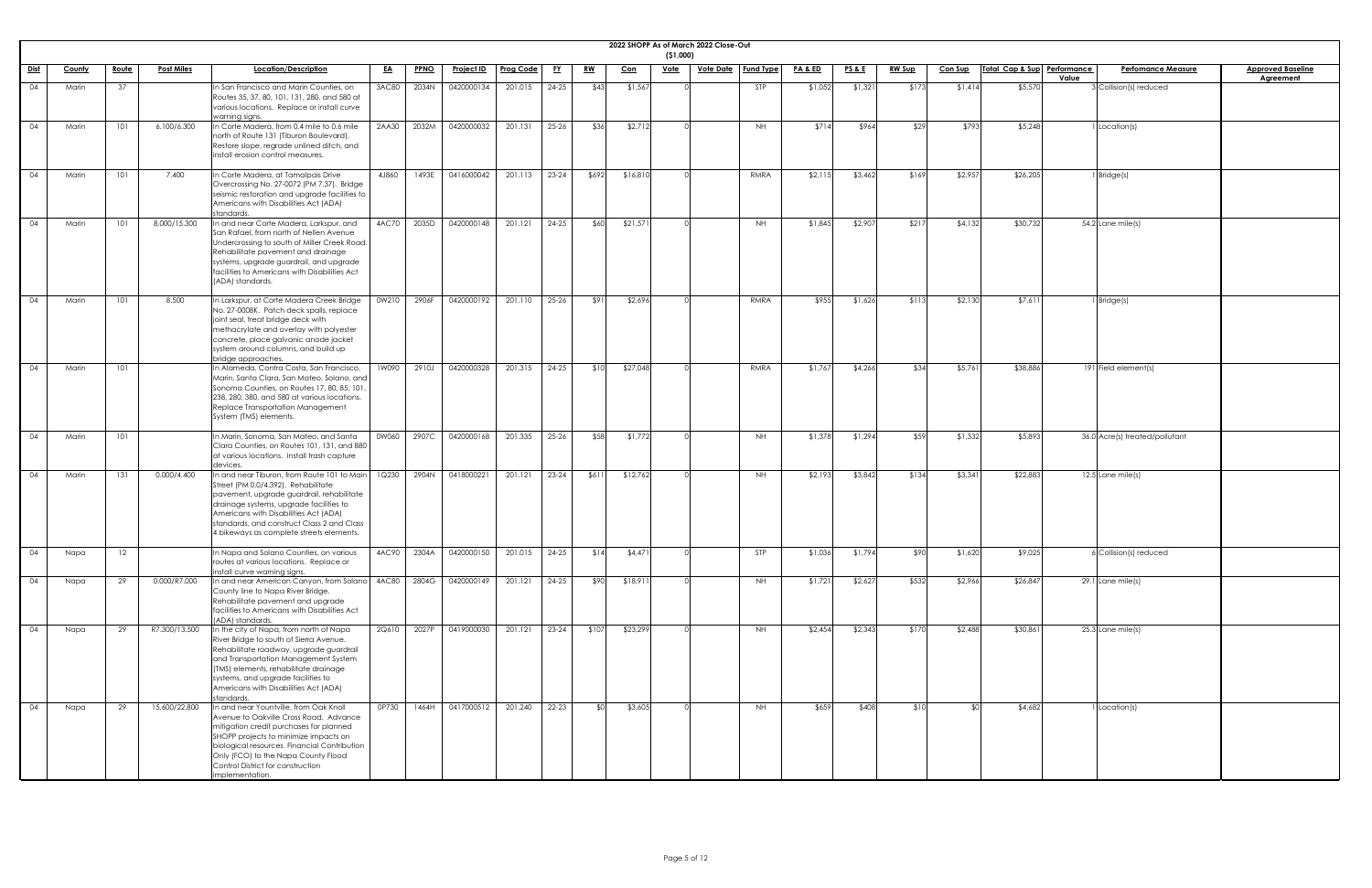|             |                                   |              |                             |                                                                                                                                                                                                                                                                                                                                                                                                                                                            |                |                |                          |                          |           |               | 2022 SHOPP As of March 2022 Close-Out | ( \$1,000)  |                  |                  |                    |                  |               |                |                             |       |                                                |                                              |
|-------------|-----------------------------------|--------------|-----------------------------|------------------------------------------------------------------------------------------------------------------------------------------------------------------------------------------------------------------------------------------------------------------------------------------------------------------------------------------------------------------------------------------------------------------------------------------------------------|----------------|----------------|--------------------------|--------------------------|-----------|---------------|---------------------------------------|-------------|------------------|------------------|--------------------|------------------|---------------|----------------|-----------------------------|-------|------------------------------------------------|----------------------------------------------|
| <u>Dist</u> | County                            | <u>Route</u> | <b>Post Miles</b>           | Location/Description                                                                                                                                                                                                                                                                                                                                                                                                                                       | <u>EA</u>      | <b>PPNO</b>    | <b>Project ID</b>        | <b>Prog Code</b>         | <u>FY</u> | <u>RW</u>     | <u>Con</u>                            | <b>Vote</b> | <u>Vote Date</u> | <b>Fund Type</b> | <u>PA &amp; ED</u> | <b>PS&amp;E</b>  | <b>RW Sup</b> | <b>Con Sup</b> | Total Cap & Sup Performance | Value | <b>Perfomance Measure</b>                      | <b>Approved Baseline</b><br><b>Agreement</b> |
| 04          | Napa                              | 29           | 33.100                      | Near Calistoga, at 0.3 mile south of Bothe-<br>Napa Valley State Park entrance at Ritchie<br>Creek Bridge No. 21-0057. Replace bridge<br>to improve fish passage barriers at the site<br>for compliance unit credits towards<br>statewide National Pollutant Discharge<br>Elimination System (NPDES) permit mandate<br>goals                                                                                                                               | 4J990          | 1464K          | 0416000037               | 201.335                  | $22 - 23$ | \$590         | \$6,887                               |             |                  | <b>NH</b>        | \$1,820            | \$1,300          | \$167         | \$1,800        | \$12,564                    |       | 42.0 Acre(s) treated/pollutant                 |                                              |
| 04          | Napa                              | 29           | 46.100                      | Near Calistoga, at 2.5 miles south of Lake<br>County line. Stabilize storm damaged<br>embankment.                                                                                                                                                                                                                                                                                                                                                          | 0Q830          | 2022H          | 0418000160               | 201.131                  | $23-24$   | \$165         | \$1,280                               |             |                  | <b>NH</b>        | \$736              | \$885            | \$118         | \$878          | \$4,062                     |       | I Location(s)                                  |                                              |
| 04          | Napa                              | 29           |                             | In Napa County, on Routes 29, 121, and 128 $3Q760$<br>at various locations. Install rumble strips.                                                                                                                                                                                                                                                                                                                                                         |                | 2033M          | 0419000570               | 201.010                  | $22 - 23$ | \$18          | \$3,271                               |             |                  | STP              | \$794              | \$1,403          | \$170         | \$1,215        | \$6,871                     |       | 80 Collision(s) reduced                        |                                              |
| 04          | Napa                              | 121          | 0.500/1.000                 | Near Napa, at Huichica Creek (PM 0.75).<br>Mitigation planting, monitoring and<br>reporting for EA 4G210.                                                                                                                                                                                                                                                                                                                                                  | 4G21A          | 1775H          | 0418000217               | 201.010                  | $23 - 24$ |               | \$1,000                               |             |                  | STP              |                    |                  |               | \$900          | \$1,900                     |       | 0 Collision(s) reduced                         |                                              |
| 04          | Napa                              | 121          | R4.500/10.700               | In and near the city of Napa, from Route 29<br>to north of Vichy Avenue. Rehabilitate<br>pavement, upgrade signs and guardrail,<br>rehabilitate drainage systems, upgrade<br>facilities to Americans with Disabilities Act<br>(ADA) standards, and construct sidewalks,<br>high visibility crosswalks, curb ramps, Class 2<br>and 4 bike lanes, passive bicycle detection,<br>transit islands, and green bikeway markings<br>as complete streets elements. | 1Q620          | 2025N          | 0418000310               | 201.121                  | $23-24$   | \$1,325       | \$23,942                              |             |                  | NH.              | \$1,140            | \$2,535          | \$3,245       | \$4,120        | \$36,307                    |       | $14.7$ Lane mile(s)                            |                                              |
| 04          | Napa                              | 121          | 6.400/6.500                 | In the city of Napa, at Tulocay Creek Bridge<br>No. 21-0003 (PM 6.423). Replace existing<br>bridge with a single span precast concrete<br>box girder bridge.                                                                                                                                                                                                                                                                                               | 4J820          | 1493C          | 0416000041               | 201.110                  | $23 - 24$ | \$6,282       | \$15,580                              |             |                  | RMRA             | \$3,302            | \$3,248          | \$1,050       | \$3,510        | \$32,972                    |       | 1 Bridge(s)                                    |                                              |
| 04          | Napa                              | 121          | 7.200/7.400                 | In the city of Napa, at the intersection with<br>Third Street/East Avenue/Coombsville Road.<br>Construct intersection improvements.                                                                                                                                                                                                                                                                                                                        | 0J890          | 1483B          | 0414000097               | 201.310                  | $23-24$   | \$340         | \$1,960                               |             |                  | <b>NH</b>        | \$420              | \$510            | \$150         | \$520          | \$3,900                     |       | 400.0 Daily vehicle hour(s) of delay<br>(DVHD) |                                              |
| 04          | Napa                              | 121          | 13.400/20.700               | Near Napa, from 2.8 miles north of Vichy<br>Avenue to 1.4 miles south of Route 128 at<br>various locations. Repair and restore slope<br>washouts with Rock Slope Protection (RSP)<br>erosion control, steel sheet piles, and<br>drainage upgrades.                                                                                                                                                                                                         | 0Q790          | 2022D          | 0418000153               | 201.131                  | $23 - 24$ | \$639         | \$4,304                               |             |                  | <b>NH</b>        | \$1,635            | \$2,053          | \$199         | \$1,361        | \$10,191                    |       | 5 Location(s)                                  |                                              |
| 04          | Napa                              | 121          | 16.000/16.100               | Near Napa, at Wooden Valley Road. Repair<br>pavement, replace drainage systems, and<br>upgrade guardrail.                                                                                                                                                                                                                                                                                                                                                  | 0Q810          | 2022F          | 0418000158               | 201.131                  | $22 - 23$ | \$86          | \$1,313                               |             |                  | <b>NH</b>        | \$902              | \$1,287          | \$173         | \$661          | \$4,422                     |       | I Location(s)                                  |                                              |
| 04          | Napa                              | 128          | 5.100                       | Near Rutherford, at Hopper Slough Bridge<br>No. 21-0019. Replace bridge.                                                                                                                                                                                                                                                                                                                                                                                   | 4J830          | 1451C          | 0416000038               | 201.110                  | $23-24$   | \$1,514       | \$12,200                              |             |                  | HBRR-S           | \$2,074            | \$1,988          | \$206         | \$3,900        | \$21,882                    |       | $1$ Bridge(s)                                  |                                              |
| 04          | Napa                              | 128          | 12.500                      | Near Saint Helena, at 1.2 miles east of<br>Chiles Pope Valley Road. Construct<br>retaining wall, rehabilitate drainage system,<br>and install erosion control to stabilize slope.                                                                                                                                                                                                                                                                          | 4AA30          | 2906G          | 0420000070               | 201.131                  | $25-26$   | \$44          | \$5,311                               |             |                  | NH               | \$1,539            | \$1,829          | \$75          | \$1,813        | \$10,611                    |       | I Location(s)                                  |                                              |
| 04          | San Francisco                     |              | 0.900/4.100                 | In the City and County of San Francisco,<br>from Holloway Avenue to Lincoln Way.<br>Rehabilitate pavement and upgrade<br>facilities to Americans with Disabilities Act<br>(ADA) standards.                                                                                                                                                                                                                                                                 | 0AA62          | 2906C          | 0419000518               | 201.121                  | $24-25$   | \$278         | \$16,378                              |             |                  | <b>NH</b>        | \$1,153            | \$2,391          | \$170         | \$2,429        | \$22,799                    |       | 18.7 Lane mile(s)                              |                                              |
| 04          | San Francisco<br>04 San Francisco | 101<br>101   | 0.000/T4.900<br>1.700/4.200 | In the City and County of San Francisco,<br>from San Mateo County line to Market<br>Street. Rehabilitate roadway, upgrade<br>signs, concrete barrier, and Transportation<br>Management System (TMS) elements,<br>rehabilitate drainage, and upgrade<br>facilities to Americans with Disabilities Act<br>(ADA) standards.<br>(G13 Contingency)<br>In the City and County of San Francisco,<br>from south of Silver Avenue to 16th Street, at                | 1Q820<br>2Q600 | 2904K<br>2028C | 0418000341<br>0419000029 | 201.120<br>201.210 25-26 | $23-24$   | \$424<br>\$10 | ≮∩∣<br>\$4,251                        |             |                  | NH<br><b>NH</b>  | \$2,594<br>\$751   | \$4,500<br>\$857 | \$223<br>\$80 | \$895          | \$7,741<br>\$6,844          |       | $14.2$ Lane mile(s)<br>$18.0$ Acre(s)          | <b>Baseline Required</b>                     |
|             | 04   San Francisco                | 101          | 3.400                       | various locations. Rehabilitate highway<br>planting.<br>In the City and County of San Francisco, at $\vert$ 2Q460<br>Twenty Third Street Overcrossing No. 34-0035<br>(PM 3.37); also at Third Street Undercrossing<br>No. 34-0030S (PM 0.77). Upgrade bridge                                                                                                                                                                                               |                | 2026H          | 0419000015               | 201.112   23-24          |           | \$33          | \$2,750                               |             |                  | RMRA             | \$772              | \$1,255          | \$125         | \$1,353        | \$6,288                     |       | 843.0 Linear feet rail                         |                                              |

| seline<br><u>nt</u> |  |
|---------------------|--|
|                     |  |
|                     |  |
|                     |  |
|                     |  |
|                     |  |
|                     |  |
|                     |  |
|                     |  |
|                     |  |
|                     |  |
|                     |  |
|                     |  |
|                     |  |
|                     |  |
|                     |  |
|                     |  |
|                     |  |
|                     |  |
|                     |  |
|                     |  |
|                     |  |
|                     |  |
|                     |  |
|                     |  |
|                     |  |
|                     |  |
|                     |  |
|                     |  |
|                     |  |
|                     |  |
|                     |  |
|                     |  |
| uired               |  |
|                     |  |
|                     |  |
|                     |  |
|                     |  |
|                     |  |
|                     |  |
|                     |  |
|                     |  |
|                     |  |
|                     |  |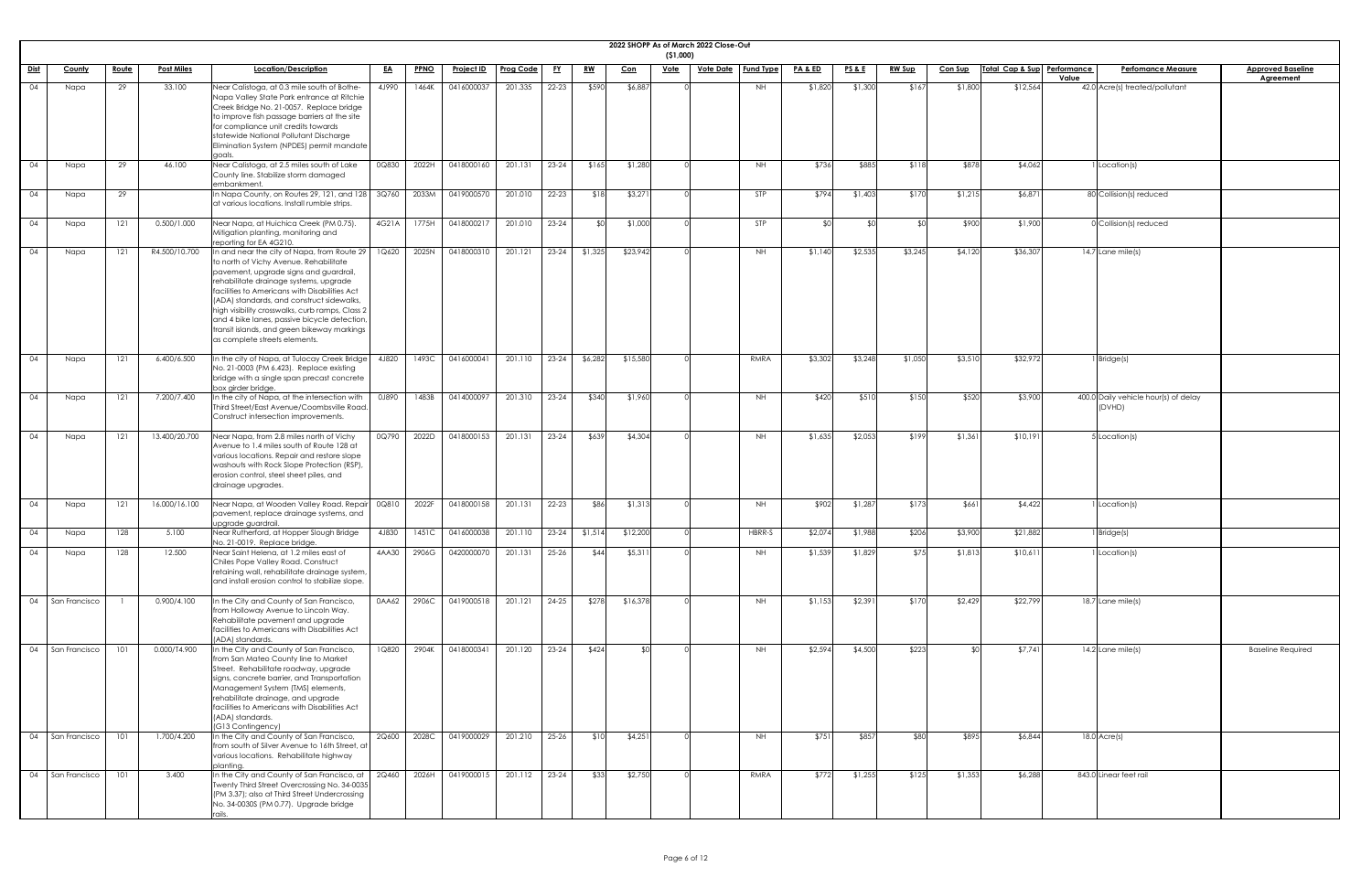|                 | 2022 SHOPP As of March 2022 Close-Out<br>( \$1,000) |              |                   |                                                                                                                                                                                                                                                                                                                                                                                                                                                                                                                                                          |           |             |                   |                  |           |           |            |             |                                      |               |                 |               |                |                             |       |                                |                          |
|-----------------|-----------------------------------------------------|--------------|-------------------|----------------------------------------------------------------------------------------------------------------------------------------------------------------------------------------------------------------------------------------------------------------------------------------------------------------------------------------------------------------------------------------------------------------------------------------------------------------------------------------------------------------------------------------------------------|-----------|-------------|-------------------|------------------|-----------|-----------|------------|-------------|--------------------------------------|---------------|-----------------|---------------|----------------|-----------------------------|-------|--------------------------------|--------------------------|
| Dist            | County                                              | <u>Route</u> | <b>Post Miles</b> | Location/Description                                                                                                                                                                                                                                                                                                                                                                                                                                                                                                                                     | <u>EA</u> | <b>PPNO</b> | <u>Project ID</u> | <b>Prog Code</b> | <u>FY</u> | <u>RW</u> | <u>Con</u> | <u>Vote</u> | <u>Vote Date</u><br><b>Fund Type</b> | PA&ED         | <u>PS&amp;E</u> | <b>RW Sup</b> | <b>Con Sup</b> | Total Cap & Sup Performance |       | <b>Perfomance Measure</b>      | <b>Approved Baseline</b> |
| 04              | San Francisco                                       | 101          | 4.100/R5.100      | in the City and County of San Francisco, at<br>Central Viaduct No. 34-0077; also on Route<br>80 at Bayshore Viaduct No. 34-0088 (PM<br>L3.79/4.99). Rehabilitate bridges by<br>overlaying bridge deck, replacing joint<br>seals, and upgrading bridge rails.<br>(G13 Contingency)                                                                                                                                                                                                                                                                        | 0Q020     | 2021K       | 0418000036        | 201.110          | $23 - 24$ | \$52      |            |             | RMRA                                 | \$1,941       | \$3,466         | \$292         |                | \$5,751                     | Value | $2$ Bridge(s)                  | <b>Agreement</b>         |
| $\overline{04}$ | San Francisco                                       | 101          | R5.000/M5.300     | In the City and County of San Francisco,<br>below Route 101 on 13th Street from Folsom<br>Street to Otis Street/Mission Street. Construct<br>and upgrade curb ramps, sidewalks,<br>crosswalks, bulb-outs, painted safety zone<br>markings, Accessible Pedestrian Signals<br>(APS) and traffic signals to meet current<br>Americans with Disabilities Act (ADA)<br>standards as complete streets elements.<br>Financial Contribution Only (FCO) to the<br>San Francisco Municipal Transportation<br>Authority (SFMTA) for construction<br>implementation. | 2W250     | 2908F       | 0421000161        | 201.015          | 22-23     | -\$0 l    | \$2,11     |             | <b>STP</b>                           | $\mathcal{L}$ |                 | ¢Λ            |                | \$2,115                     |       | 3 Collision(s) reduced         |                          |
| $\overline{04}$ | San Francisco                                       | 280          | R0.000/T7.500     | In the City and County of San Francisco,<br>from San Mateo County line to Brannan<br>Street. Rehabilitate pavement, upgrade<br>concrete median barrier, rehabilitate<br>drainage systems, upgrade facilities to<br>Americans with Disabilities Act (ADA)<br>standards, and replace Whipple Avenue<br>Pedestrian Overcrossing No. 34-0096.<br>(G13 Contingency)                                                                                                                                                                                           | 0Q120     | 2022B       | 0418000045        | 201.121          | $23-24$   | \$1,373   |            |             | <b>NH</b>                            | \$4,101       | \$6,682         | \$322         |                | \$12,478                    |       | 35.0 Lane mile(s)              | <b>Baseline Required</b> |
| $\overline{04}$ | San Mateo                                           |              | 17.900/18.000     | Near San Gregorio, at San Gregorio Creek<br>Bridge No. 35-0030. Bridge seismic retrofit<br>and upgrade bridge rails.                                                                                                                                                                                                                                                                                                                                                                                                                                     | 0Q010     | 2021J       | 0418000035        | 201.113          | $25 - 26$ | \$438     | \$12,280   |             | RMRA                                 | \$2,866       | \$2,932         | \$183         | \$3,160        | \$21,859                    |       | $1$ Bridge(s)                  |                          |
| $\overline{04}$ | San Mateo                                           |              | 27.500/34.800     | In and near Half Moon Bay, from south of<br>Wavecrest Road to south of Marine<br>Boulevard. Rehabilitate roadway, upgrade<br>guardrail and Transportation Management<br>System (TMS) elements, rehabilitate<br>drainage systems, upgrade facilities to<br>Americans with Disabilities Act (ADA)<br>standards, and make bicycle<br>improvements.<br>(G13 Contingency)                                                                                                                                                                                     | 0Q130     | 2022C       | 0418000053        | 201.122          | $23 - 24$ | \$282     |            |             | <b>NH</b>                            | \$2,640       | \$4,055         | \$147         |                | \$7,124                     |       | $16.7$ Lane mile(s)            |                          |
| $\overline{04}$ | San Mateo                                           |              | 28.900            | In Half Moon Bay, at the Pilarcitos Creek<br>Bridge No. 35-0139L/R; also on Route 84 at<br>San Gregorio Creek Bridge No. 35-0166 (PM<br>7.55). Retrofit scour critical bridges to<br>preserve the structural integrity of the<br>bridges by reinforcing with Rock Slope<br>Protection (RSP).                                                                                                                                                                                                                                                             | 2J790     | 1483M       | 0415000014        | 201.119          | $22 - 23$ | \$424     | \$6,177    |             | HBRR-S                               | \$1,250       | \$1,040         | \$260         | \$1,752        | \$10,903                    |       | $3$ Bridge(s)                  |                          |
| $\overline{04}$ | San Mateo                                           |              | 36.200            | Near Montara, at south of 9th Street. Repair<br>damaged storm drain and restore eroded<br>embankment                                                                                                                                                                                                                                                                                                                                                                                                                                                     | 0Q670     | 2028H       | 0418000134        | 201.131          | $22 - 23$ | \$35      | \$1,400    |             | <b>NH</b>                            | \$418         | \$388           | \$27          | \$373          | \$2,641                     |       | 1 Location(s)                  |                          |
| $\overline{04}$ | San Mateo                                           |              | 36.500/38.300     | Near Montara, from 0.1 mile south of 2nd<br>Street to 0.3 mile south of Tom Lantos<br>Tunnel. Install new standard safety barrier.                                                                                                                                                                                                                                                                                                                                                                                                                       | 0Q610     | 2021A       | 0418000123        | 201.010          | $23 - 24$ | \$158     | \$6,949    |             | <b>STP</b>                           | \$2,148       | \$2,672         | \$59          | \$1,637        | \$13,623                    |       | 13 Collision(s) reduced        |                          |
| 04              | San Mateo                                           |              | 44.000/48.000     | In Pacifica and Daly City, from San Jose<br>Avenue Pedestrian Overcrossing to Route<br>280 at various locations; also on Route 280,<br>from Route 1 to John Daly Boulevard<br>Overcrossing (PM R25.3/M27.1R). Construct<br>permanent Best Management Practices<br>(BMPs) to achieve statewide National<br>Pollutant Discharge Elimination System<br>(NPDES) permit compliance units for trash<br>capture and Total Maximum Daily Load<br>(TMDL).                                                                                                         | 0Q440     | 2021C       | 0418000096        | 201.335          | $22 - 23$ | \$65      | \$3,363    |             | NH.                                  | \$1,101       | \$1,493         | \$48          | \$1,505        | \$7,575                     |       | 49.3 Acre(s) treated/pollutant |                          |
| $\overline{04}$ | San Mateo                                           | -9           |                   | In San Mateo and Santa Clara Counties, on<br>various routes at various locations. Replace<br>or install curve warning signs.                                                                                                                                                                                                                                                                                                                                                                                                                             | 3AC00     | 2034K       | 0420000126        | 201.015          | $25 - 26$ | \$163     | \$6,076    |             | STP                                  | \$1,730       | \$1,829         | \$25          | \$2,183        | \$12,006                    |       | 9 Collision(s) reduced         |                          |

| $\frac{1}{\text{ine}}$<br>$\overline{\mathsf{ed}}$ |  |
|----------------------------------------------------|--|
|                                                    |  |
|                                                    |  |
|                                                    |  |
|                                                    |  |
|                                                    |  |
|                                                    |  |
|                                                    |  |
|                                                    |  |
|                                                    |  |
|                                                    |  |
|                                                    |  |
|                                                    |  |
|                                                    |  |
|                                                    |  |
|                                                    |  |
|                                                    |  |
|                                                    |  |
|                                                    |  |
|                                                    |  |
|                                                    |  |
|                                                    |  |
|                                                    |  |
|                                                    |  |
|                                                    |  |
|                                                    |  |
|                                                    |  |
|                                                    |  |
|                                                    |  |
|                                                    |  |
|                                                    |  |
|                                                    |  |
|                                                    |  |
|                                                    |  |
|                                                    |  |
|                                                    |  |
|                                                    |  |
|                                                    |  |
|                                                    |  |
|                                                    |  |
|                                                    |  |
|                                                    |  |
|                                                    |  |
|                                                    |  |
|                                                    |  |
|                                                    |  |
|                                                    |  |
|                                                    |  |
|                                                    |  |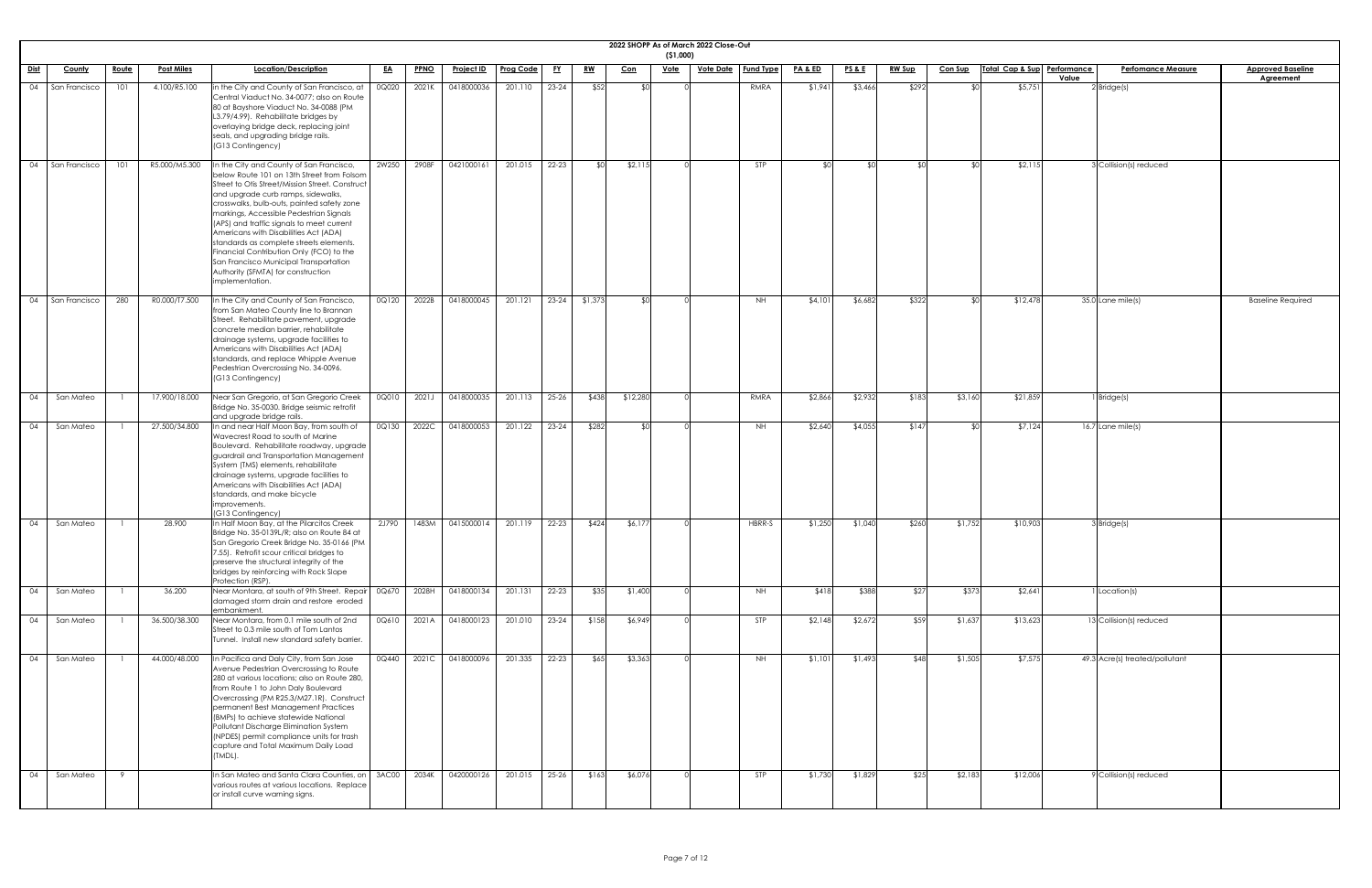|             | 2022 SHOPP As of March 2022 Close-Out<br>( \$1,000) |              |                   |                                                                                                                                                                                                                                                                                                                                                |           |             |                   |                  |           |                                                |            |             |                  |                  |                    |                 |               |                |                             |       |                           |                          |
|-------------|-----------------------------------------------------|--------------|-------------------|------------------------------------------------------------------------------------------------------------------------------------------------------------------------------------------------------------------------------------------------------------------------------------------------------------------------------------------------|-----------|-------------|-------------------|------------------|-----------|------------------------------------------------|------------|-------------|------------------|------------------|--------------------|-----------------|---------------|----------------|-----------------------------|-------|---------------------------|--------------------------|
| <u>Dist</u> | County                                              | <u>Route</u> | <b>Post Miles</b> | Location/Description                                                                                                                                                                                                                                                                                                                           | <u>EA</u> | <b>PPNO</b> | <u>Project ID</u> | <b>Prog Code</b> | <u>FY</u> | $\underline{\mathbf{R}}\underline{\mathbf{W}}$ | <u>Con</u> | <u>Vote</u> | <b>Vote Date</b> | <b>Fund Type</b> | <b>PA &amp; ED</b> | <u>PS&amp;E</u> | <b>RW Sup</b> | <b>Con Sup</b> | Total Cap & Sup Performance |       | <b>Perfomance Measure</b> | <b>Approved Baseline</b> |
| 04          | San Mateo                                           | 35           | 26.200/27.900     | In Pacifica and South San Francisco, at the<br>intersections of Route 35 and Sharp Park<br>Road, and Route 35 and Hickey Road.<br>Upgrade and reposition traffic signals, and<br>upgrade facilities to Americans with<br>Disabilities Act (ADA) standards.                                                                                     | 0Q040     | 2031E       | 0418000038        | 201.010          | 22-23     | \$423                                          | \$2,694    |             |                  | <b>STP</b>       | \$582              | \$780           | \$312         | \$1,060        | \$5,851                     | Value | 21 Collision(s) reduced   | Agreement                |
| 04          | San Mateo                                           | 82           | 9.400             | In the city of San Mateo, at Hillsdale<br>Boulevard Overcrossing No. 35-0198 (PM<br>9.345). Upgrade bridge rails and signals<br>and upgrade facilities to Americans with<br>Disabilities Act (ADA) standards.                                                                                                                                  | 1Q530     | 2024C       | 0418000291        | 201.112          | $23 - 24$ | \$76                                           | \$1,821    |             |                  | RMRA             | \$657              | \$1,303         | \$69          | \$746          | \$4,672                     |       | 252.0 Linear feet rail    |                          |
| 04          | San Mateo                                           | 82           | 12.300/15.800     | In the cities of San Mateo and Burlingame,<br>from East Santa Inez Avenue to Murchison<br>Drive. Rehabilitate roadway, improve<br>drainage, and upgrade existing curb ramps<br>and sidewalks to Americans with Disabilities<br>Act (ADA) standards.<br>(G13 Contingency)                                                                       | 0K810     | 1496J       | 0416000142        | 201.120          | $23 - 24$ | \$2,215                                        | ¢Λ         |             |                  | <b>NH</b>        | \$8,181            | \$8,181         | \$4,09        |                | \$22,668                    |       | $15.2$ Lane mile(s)       | <b>Baseline Required</b> |
| 04          | San Mateo                                           | 82           | 12.900/15.900     | In Burlingame, Hillsborough, and Millbrae,<br>from Barroilhet Avenue to Millbrae Avenue.<br>Upgrade curb ramps and sidewalks to<br>Americans with Disabilities Act (ADA)<br>standards.                                                                                                                                                         | 1G900     | 0730D       | 0400020619        | 201.378          | $23 - 24$ | \$844                                          | \$9,120    |             |                  | <b>NH</b>        | \$3,320            | \$1,200         | \$700         | \$1,000        | \$16,184                    |       | 82 Curb ramp(s)           |                          |
| 04          | San Mateo                                           | 82           | 20.800/25.150     | In and near South San Francisco, Colma,<br>and Daly City, from Arroyo Drive to Route<br>280. Rehabilitate pavement, upgrade<br>facilities to Americans with Disabilities Act<br>(ADA) standards, install bike lanes and<br>separated bikeways, and upgrade<br>guardrail.                                                                       | 0Q140     | 2026F       | 0418000046        | 201.121          | $25 - 26$ | \$1,804                                        | \$23,972   |             |                  | NH.              | \$2,550            | \$3,307         | \$399         | \$5,676        | \$37,708                    |       | $25.9$ Lane mile(s)       |                          |
| 04          | San Mateo                                           | 84           | 6.000             | Near La Honda, west of Peek-A-Boo Lane.<br>Construct soldier pile wall, reconstruct<br>damaged pavement, and upgrade<br>guardrail.                                                                                                                                                                                                             | 2K640     | 1455C       | 0416000480        | 201.131          | $22 - 23$ | \$371                                          | \$3,202    |             |                  | <b>NH</b>        | \$1,056            | \$635           | \$40          | \$484          | \$5,788                     |       | 1 Location(s)             |                          |
| 04          | San Mateo                                           | 84           | 7.800             | Near La Honda, at 0.5 mile west of<br>Pescadero Creek Road. Repair slope<br>washout by constructing a retaining wall.                                                                                                                                                                                                                          | 0Q480     | 2032A       | 0418000107        | 201.131          | $22 - 23$ | \$146                                          | \$4,061    |             |                  | <b>NH</b>        | \$924              | \$809           | \$33          | \$522          | \$6,495                     |       | 1 Location(s)             |                          |
| 04          | San Mateo                                           | 92           |                   | In San Mateo County, on Routes 92, 101,<br>280, and 380 at various locations. Enhance<br>pedestrian and bicyclist safety by installing<br>flashing beacon systems, upgrading<br>crosswalk markings and ramp metering<br>systems, and upgrading facilities to<br>Americans with Disabilities Act (ADA)<br>standards.                            | 1Q200     | 2022N       | 0418000215        | 201.015          | $23 - 24$ | \$126                                          | \$13,681   |             |                  | <b>STP</b>       | \$1,919            | \$2,054         | \$62          | \$2,492        | \$20,334                    |       | 19 Collision(s) reduced   |                          |
| 04          | San Mateo                                           | 101          | 0.000/21.800      | In various cities, from Santa Clara County<br>line to north of South Airport Boulevard.<br>Rehabilitate pavement, upgrade signs,<br>guardrail, and Transportation Management<br>System (TMS) elements, rehabilitate<br>drainage systems, and upgrade facilities to<br>Americans with Disabilities Act (ADA)<br>standards.<br>(G13 Contingency) | 1Q582     | 2024D       | 0421000263        | 201.121          | $22 - 23$ | \$102                                          |            |             |                  | <b>NH</b>        | \$6,030            | \$16,105        | \$69          |                | \$22,306                    |       | 92.1 Lane mile(s)         | <b>Baseline Required</b> |
| 04          | San Mateo                                           | 101          |                   | In Alameda, Contra Costa, Santa Clara,<br>San Mateo, and Solano Counties, on<br>various routes at various locations. Modify<br>and enhance ramp metering systems to<br>improve Transportation Management<br>System (TMS) performance and install<br>guardrail at ramps to enhance highway<br>worker safety.                                    | 0Q070     | 2020G       | 0418000041        | 201.315          | $22 - 23$ | \$31                                           | \$10,400   |             |                  | RMRA             | \$1,179            | \$1,230         | \$40          | \$2,806        | \$15,686                    |       | 44 Field element(s)       |                          |
| 04          | San Mateo                                           | 280          | R25.300           | In Daly City, at northbound Route 280 to<br>southbound Route 1 Connector No. 35-                                                                                                                                                                                                                                                               | 1Q640     |             | 2024H 0418000311  | 201.113          | $25 - 26$ | \$7                                            | \$1,689    |             |                  | RMRA             | \$651              | \$1,266         | \$48          | \$1,298        | \$4,959                     |       | $1$ Bridge(s)             |                          |
| 04          | San Mateo                                           | 280          |                   | 0179G. Seismic retrofit.<br>In and near Woodside, South San Francisco<br>and Daly City, at various locations. Apply<br>polyester concrete overlay to bridge<br>decks.                                                                                                                                                                          | 3W550     |             | 1498N 0421000387  | 201.119          | 22-23     | \$0                                            | \$9,000    |             |                  | RMRA             | \$110              | \$1,670         | \$55          | \$2,480        | \$13,315                    |       | 8 Bridge(s)               |                          |
|             |                                                     |              |                   | (Bridge Deck Preservation)                                                                                                                                                                                                                                                                                                                     |           |             |                   |                  |           |                                                |            |             |                  |                  |                    |                 |               |                |                             |       |                           |                          |

| ì   |  |
|-----|--|
|     |  |
|     |  |
|     |  |
|     |  |
|     |  |
|     |  |
|     |  |
|     |  |
|     |  |
|     |  |
|     |  |
|     |  |
|     |  |
|     |  |
|     |  |
|     |  |
|     |  |
|     |  |
|     |  |
|     |  |
|     |  |
|     |  |
|     |  |
|     |  |
|     |  |
|     |  |
|     |  |
| ֚֘֝ |  |
|     |  |
|     |  |
|     |  |
|     |  |
|     |  |
|     |  |
|     |  |
|     |  |
|     |  |
|     |  |
|     |  |
|     |  |
|     |  |
|     |  |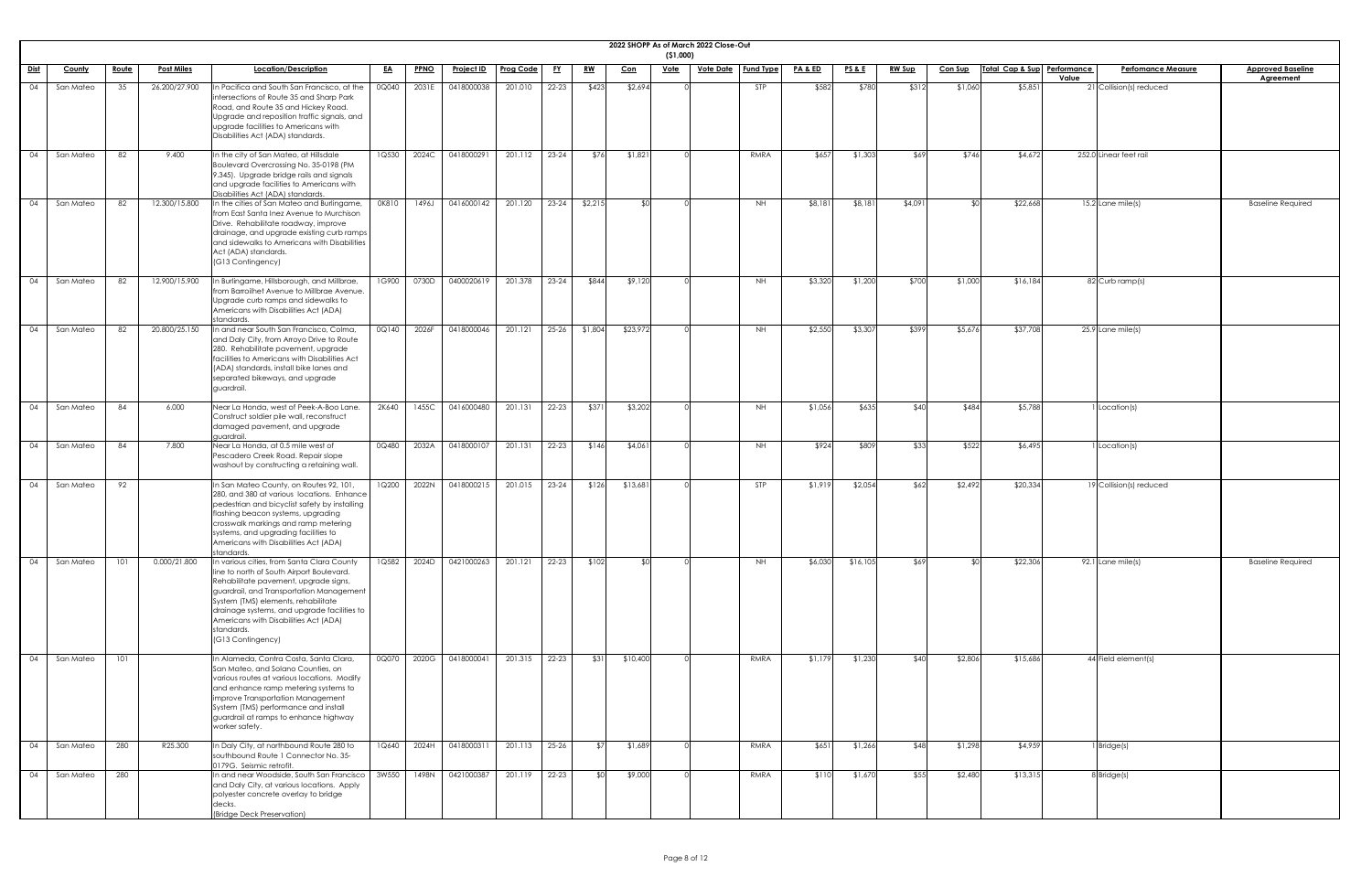|             | 2022 SHOPP As of March 2022 Close-Out<br>(51,000)<br>Total Cap & Sup Performance<br><u>Vote Date   Fund Type</u> |                   |                   |                                                                                                                                                                                                                                                                                                                                                                                               |           |             |                   |                  |           |           |            |             |  |           |                    |                 |               |                |    |          |                                    |                          |
|-------------|------------------------------------------------------------------------------------------------------------------|-------------------|-------------------|-----------------------------------------------------------------------------------------------------------------------------------------------------------------------------------------------------------------------------------------------------------------------------------------------------------------------------------------------------------------------------------------------|-----------|-------------|-------------------|------------------|-----------|-----------|------------|-------------|--|-----------|--------------------|-----------------|---------------|----------------|----|----------|------------------------------------|--------------------------|
| <u>Dist</u> | <b>County</b>                                                                                                    | Route             | <b>Post Miles</b> | Location/Description                                                                                                                                                                                                                                                                                                                                                                          | <u>EA</u> | <b>PPNO</b> | <b>Project ID</b> | <b>Prog Code</b> | <u>FY</u> | <u>RW</u> | <u>Con</u> | <u>Vote</u> |  |           | <b>PA &amp; ED</b> | <b>PS&amp;E</b> | <u>RW Sup</u> | <u>Con Sup</u> |    |          | <b>Perfomance Measure</b><br>Value | <b>Approved Baseline</b> |
| 04          | San Mateo                                                                                                        | Var               |                   | In San Mateo County, on Routes 35, 82, 101,<br>and 280 at various locations. Construct<br>permanent Full Trash Capture (FTC) devices<br>to achieve statewide National Pollutant<br>Discharge Elimination System (NPDES)<br>permit compliance units for trash capture.<br>Financial Contribution Only (FCO) to the<br>City of South San Francisco.                                             | 3AC10     | 2804M       | 0420000127        | 201.335          | $22 - 23$ | ላ ተ       | \$6,841    |             |  | <b>NH</b> | - ⊄∩               | ୍ୟଠା            |               |                | ¢Λ | \$6,841  | 77.0 Acre(s) treated/pollutant     | <b>Agreement</b>         |
| 04          | Santa Clara                                                                                                      |                   | 6.200/6.600       | In Los Gatos, at Santa Cruz Avenue<br>Undercrossing No. 37-0124L (PM 6.16) and<br>Main Street Overcrossing No. 37-0117 (PM<br>6.55). Upgrade bridge rails.                                                                                                                                                                                                                                    | 0P970     | 2021L       | 0418000031        | 201.112          | $23 - 24$ | \$26      | \$4,879    |             |  | RMRA      | \$675              | \$1,453         | \$17          | \$1,471        |    | \$8,521  | 1,423.0 Linear feet rail           |                          |
|             | Santa Clara                                                                                                      | 82                | R11.400/26.400    | In the cities of Santa Clara and Palo Alto, at<br>De La Cruz Boulevard Overcrossing (OC)<br>No. 37-0214 (PM R11.38), Mayfield<br>Pedestrian Undercrossing (UC) No. 37-0091<br>(PM 24.15), University Avenue OC No. 37-<br>0092 (PM 25.88), and San Francisquito Creek<br>Bridge No. 37-0018 (PM 26.36). Upgrade<br>bridge rails at three locations and abandon<br>the Mayfield Pedestrian UC. | 0P980     | 2021B       | 0418000032        | 201.112          | $22 - 23$ | \$43      | \$6,202    |             |  | RMRA      | \$638              | \$1,533         | \$30          | \$1,350        |    | \$9,796  | 784.0 Linear feet rail             |                          |
| 04          | Santa Clara                                                                                                      | 101               | 0.100/49.600      | In Santa Clara County, on Routes 9, 17, 85,<br>87, 101, 152, 237, 280, 680, and 880 at<br>various locations. Upgrade guardrail<br>transition railing.                                                                                                                                                                                                                                         | OK110     | 1495A       | 0416000053        | 201.015          | 22-23     | \$30      | \$14,202   |             |  | STP       | \$1,127            | \$1,574         | \$70          | \$1,702        |    | \$18,705 | 18 Collision(s) reduced            |                          |
| 04          | Santa Clara                                                                                                      | 101               | R18.700           | Near Morgan Hill, at Burnett Avenue and at<br>Cochrane Road (PM R17.89); also in San<br>Jose, on Route 680 at Alum Rock Avenue<br>(PM M1.74). Upgrade pump plants and<br>increase storm water storage at the Alum<br>Rock pump plant.                                                                                                                                                         | 2Q570     | 2026C       | 0419000026        | 201.151          | $22 - 23$ | \$33      | \$9,575    |             |  | RMRA      | \$713              | \$2,021         | \$473         | \$2,830        |    | \$15,645 | 3 Pump plant(s) (ea)               |                          |
| 04          | Santa Clara                                                                                                      | 152               | R16.800/R23.300   | Near Gilroy, from 1.9 miles east of<br>Bloomfield Avenue to west of Casa De Frita<br>Parkway at various locations. Rehabilitate<br>drainage systems, upgrade guardrail, and<br>pave roadside areas to prevent vegetation<br>growth and enhance highway worker<br>safety                                                                                                                       | 0Q050     | 2020F       | 0418000039        | 201.151          | $23 - 24$ | \$31      | \$4,213    |             |  | RMRA      | \$977              | \$890           |               | \$1,020        |    | \$7,140  | $5$ Culvert(s) (ea)                |                          |
| 04          | Santa Clara                                                                                                      | 152               | 20.500/20.800     | Near Gilroy, from 0.8 mile east to 1.1 miles<br>east of San Felipe Road. Stabilize slope with<br>Rock Slope Protection (RSP), erosion control,<br>and drainage upgrades.                                                                                                                                                                                                                      | 3Q650     | 2031M       | 0419000235        | 201.131          | $23 - 24$ | \$168     | \$1,521    |             |  | <b>NH</b> | \$583              | \$492           | \$89          | \$556          |    | \$3,409  | $2$ Location(s)                    |                          |
| 04          | Santa Clara                                                                                                      | 280               | R0.000/R2.700     | In San Jose, from Route 680 to Route 87.<br>Rehabilitate pavement, upgrade facilities<br>to Americans with Disabilities Act (ADA)<br>standards, rehabilitate drainage systems,<br>and upgrade guardrail and Transportation<br>Management System (TMS) elements.                                                                                                                               | 1Q460     | 2904H       | 0418000279        | 201.121          | $22 - 23$ | \$41]     | \$19,322   |             |  | <b>NH</b> | \$1,199            | \$2,307         | \$20          | \$2,152        |    | \$25,041 | $18.3$ Lane mile(s)                |                          |
| 04          | Santa Clara                                                                                                      | 680               | M0.000/M9.900     | In and near San Jose and Milpitas, from<br>Route 101 to Alameda County line.<br>Rehabilitate pavement, upgrade guardrail,<br>construct Maintenance Vehicle Pullout<br>(MVP), upgrade facilities to Americans with<br>Disabilities Act (ADA) standards, improve<br>planting, irrigation, and roadside safety<br>features, and provide stormwater<br>mitigation.                                | 0Q110     | 2020P       | 0418000052        | 201.121          | $25 - 26$ | \$101     | \$29,588   |             |  | <b>NH</b> | \$2,474            | \$4,299         | \$257         | \$5,792        |    | \$42,511 | 76.2 Lane mile(s)                  |                          |
| 04          | Santa Clara                                                                                                      | 880               | 1.700/1.800       | In San Jose, at Park Avenue Overcrossing<br>No. 37-0127 (PM 1.73). Upgrade bridge rails<br>and upgrade facilities to Americans with<br>Disabilities Act (ADA) standards.                                                                                                                                                                                                                      | 1Q520     | 2023K       | 0418000290        | 201.112          | $22 - 23$ | \$263     | \$1,539    |             |  | RMRA      | \$418              | \$916           | \$57          | \$529          |    | \$3,722  | 398.0 Linear feet rail             |                          |
| 04          | Solano                                                                                                           | 12                | R3.206/7.500      | In Fairfield and Suisun, from Beck Avenue to<br>Lawler Ranch Parkway/Walters Road. Install<br>flashing beacons, signal ahead warning<br>signs and pavement markings.                                                                                                                                                                                                                          | 0W110     | 2034H       | 0420000173        | 201.010          | $23 - 24$ | \$48      | \$3,092    |             |  | STP       | \$686              | \$1,045         | \$13          | \$962          |    | \$5,846  | 88 Collision(s) reduced            |                          |
| 04          | Solano                                                                                                           | $12 \overline{ }$ | 7.900/14.100      | Near Suisun City, from 0.5 mile west of<br>Walters Road to 0.5 mile west of Lambie<br>Road/Shiloh Road. Rehabilitate roadway<br>and upgrade guardrail.                                                                                                                                                                                                                                        | 2Q550     | 2027D       | 0419000024        | 201.122          | $23 - 24$ | \$10      | \$23,478   |             |  | <b>NH</b> | \$2,136            | \$3,198         | \$68          | \$3,493        |    | \$32,383 | $12.9$ Lane mile(s)                |                          |

| <u>ine</u><br>≀ |  |
|-----------------|--|
|                 |  |
|                 |  |
|                 |  |
|                 |  |
|                 |  |
|                 |  |
|                 |  |
|                 |  |
|                 |  |
|                 |  |
|                 |  |
|                 |  |
|                 |  |
|                 |  |
|                 |  |
|                 |  |
|                 |  |
|                 |  |
|                 |  |
|                 |  |
|                 |  |
|                 |  |
|                 |  |
|                 |  |
|                 |  |
|                 |  |
|                 |  |
|                 |  |
|                 |  |
|                 |  |
|                 |  |
|                 |  |
|                 |  |
|                 |  |
|                 |  |
|                 |  |
|                 |  |
|                 |  |
|                 |  |
|                 |  |
|                 |  |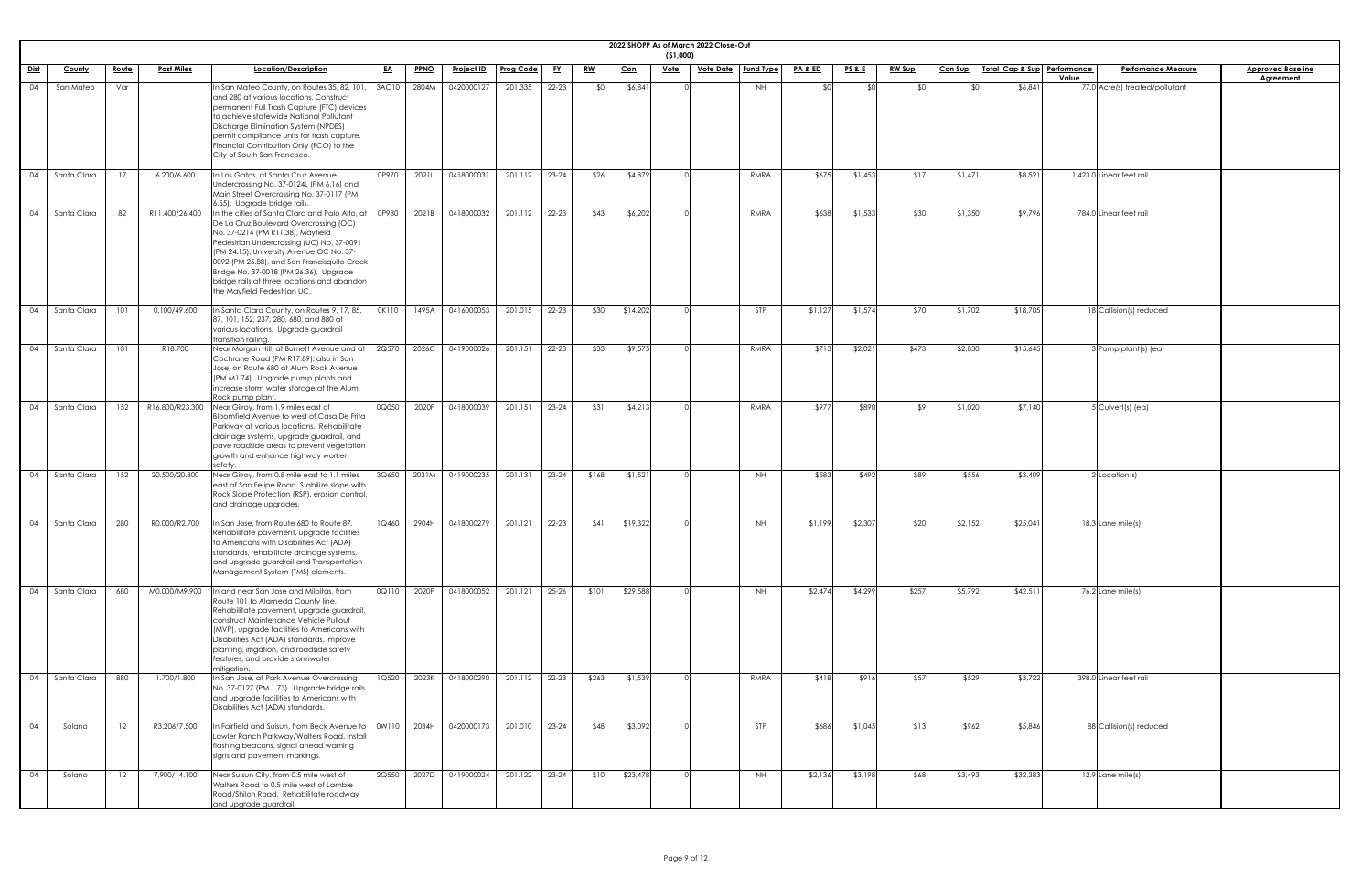| 2022 SHOPP As of March 2022 Close-Out<br>(51,000) |        |              |                   |                                                                                                                                                                                                                                                                                                                                                                                                                                         |           |             |                   |                  |           |           |            |             |                  |                  |                    |                 |               |                 |                             |                                    |                                              |
|---------------------------------------------------|--------|--------------|-------------------|-----------------------------------------------------------------------------------------------------------------------------------------------------------------------------------------------------------------------------------------------------------------------------------------------------------------------------------------------------------------------------------------------------------------------------------------|-----------|-------------|-------------------|------------------|-----------|-----------|------------|-------------|------------------|------------------|--------------------|-----------------|---------------|-----------------|-----------------------------|------------------------------------|----------------------------------------------|
| <u>Dist</u>                                       | County | <u>Route</u> | <b>Post Miles</b> | Location/Description                                                                                                                                                                                                                                                                                                                                                                                                                    | <u>EA</u> | <b>PPNO</b> | <u>Project ID</u> | <b>Prog Code</b> | <u>FY</u> | <u>RW</u> | <u>Con</u> | <b>Vote</b> | <u>Vote Date</u> | <b>Fund Type</b> | <u>PA &amp; ED</u> | <u>PS&amp;E</u> | <b>RW Sup</b> | <b>Con Sup</b>  | Total Cap & Sup Performance | <b>Perfomance Measure</b><br>Value | <b>Approved Baseline</b><br><b>Agreement</b> |
| 04                                                | Solano | 12           | 25.500/26.400     | In Rio Vista, from Drouin Drive to<br>Sacramento County line. Roadway<br>resurfacing and rehabilitation, widening,<br>and sidewalk upgrade.<br>(G13 Contingency)                                                                                                                                                                                                                                                                        | 0J633     | 0480S       | 0421000254        | 201.120          | 22-23     | \$828     | \$0        |             |                  | NH               |                    | \$2,780         | \$1,37        | ≮∩।             | \$4,985                     | 1.5 Lane mile(s)                   |                                              |
| 04                                                | Solano | 29           | 0.000/6.000       | In Vallejo, from Route 80 to Napa County<br>line (PM 0.0/5.955). Rehabilitate pavement,<br>upgrade facilities to Americans with<br>Disabilities Act (ADA) standards, widen<br>sidewalks, and construct 3.6 miles of Class 2<br>and 4 bikeways, curb extensions, Light<br>Emitting Diode (LED) light fixtures, and green<br>bikeway markings as complete streets<br>elements.                                                            | 2Q520     | 2027C       | 0419000021        | 201.121          | 22-23     | \$200     | \$26,759   |             |                  | <b>NH</b>        | \$1,571            | \$3,058         | \$231         | \$3,616         | \$35,435                    | $24.4$ Lane mile(s)                |                                              |
| 04                                                | Solano | 37           | R7.400            | In Vallejo, at Napa RIver Bridge No. 23-0064.<br>Apply polyester concrete overlay to bridge<br>ldeck.<br>(Bridge Deck Preservation)                                                                                                                                                                                                                                                                                                     | 3W760     | 8195B       | 0422000033        | 201.119          | 22-23     |           | \$11,100   |             |                  | RMRA             | \$136              | \$1,930         | \$68          | \$3,530         | \$16,764                    | Bridge(s)                          |                                              |
| 04                                                | Solano | 80           | 1.800/5.700       | In and near Vallejo, from west of Route 780<br>to Route 37 at various locations. Construct<br>permanent Best Management Practices<br>(BMPs) to achieve statewide National<br>Pollutant Discharge Elimination System<br>(NPDES) permit compliance units for trash<br>capture and Total Maximum Daily Load<br>(TMDL).                                                                                                                     | 2Q640     | 2031H       | 0419000033        | 201.335          | $24 - 25$ | \$256     | \$6,035    |             |                  | NH               | \$1,080            | \$2,038         | \$193         | \$1,631         | \$11,233                    | 50.3 Acre(s) treated/pollutant     |                                              |
| 04                                                | Solano | 80           | R11.300/38.000    | In and near Fairfield, Vacaville, and Dixon,<br>from Red Top Road to Route 113 at various<br>locations; also on Route 680 near Benicia<br>and Fairfield, from Contra Costa County<br>line to Route 80 (PM R0.0R/13.0) at various<br>locations. Construct permanent Best<br>Management Practices (BMPs) to achieve<br>statewide National Pollutant Discharge<br>Elimination System (NPDES) permit<br>compliance units for trash capture. | 0Q190     | 2026G       | 0418000049        | 201.335          | $22 - 23$ | \$69      | \$4,980    |             |                  | NH.              | \$1,009            | \$1,534         | \$21          | \$2,387         | \$10,000                    | 23.0 Acre(s) treated/pollutant     |                                              |
| 04                                                | Solano | 80           | 15.000/30.700     | In and near Fairfield and Vacaville, from 1.5<br>miles east of Suisun Valley Road/Pittman<br>Road to 0.8 mile east of Leisure Town<br>Road/Vaca Valley Parkway. Rehabilitate<br>pavement, upgrade facilities to Americans<br>with Disabilities Act (ADA) standards, and<br>upgrade guardrail and Transportation<br>Management System (TMS) elements.<br>(G13 Contingency)                                                               | 0K640     | 1494F       | 0416000112        | 201.121          | $23 - 24$ | \$25      | -\$∩I      |             |                  | NH               | \$1,276            | \$1,456         | \$29          | ¶∩≵             | \$2,786                     | 28.0 Lane mile(s)                  |                                              |
| 04                                                | Solano | 80           | 22.100/R23.000    | Near Fairfield, from 1.0 mile west to 0.1 mile<br>west of Cherry Glen Road. Install outer<br>separation concrete barrier between<br>westbound Route 80 and Lyon Road.                                                                                                                                                                                                                                                                   | 4K300     | 1459D       | 0417000293        | 201.010          | $23 - 24$ | \$260     | \$5,883    |             |                  | STP              | \$1,056            | \$1,042         | \$467         | \$929           | \$9,637                     | $6$ Collision(s) reduced           |                                              |
| 04                                                | Solano | 80           | 34.500            | In and near Dixon and Vacaville, at<br>McCune Creek Bridge No. 23-0084L/R; also<br>on Route 505 at Horse Creek Bridge No. 23-<br>0077L. Environmental mitigation for EA<br>0J600.                                                                                                                                                                                                                                                       | 0J601     | 0480W       | 0420000359        | 201.119          | $22 - 23$ | SO        | \$972      |             |                  | RMRA             | \$0                | ⊀∩∣             |               | \$500           | \$1,472                     | $0$ Bridge $(s)$                   |                                              |
| 04                                                | Solano | 80           |                   | In and near Fairfield, Vacaville, and Dixon,<br>on Routes 12, 80, and 680 at various<br>locations. Apply polyester concrete<br>overlay to bridge decks.<br>(Bridge Deck Preservation)                                                                                                                                                                                                                                                   | 3W560     | 1493P       | 0421000388        | 201.119          | $22 - 23$ | ዳር        | \$11,400   |             |                  | RMRA             | \$140              | \$2,100         | \$70          | \$2,900         | \$16,610                    | $15$ Bridge(s)                     |                                              |
| 04                                                | Solano | 84           | 2.500             | Near Rio Vista, at the Cache Slough Ferry<br>Crossing at Bridge No. 23-0245 (ferry) and<br>Bridge No. 23-0034 (ferry landings). Upgrade<br>the existing fender 201.119 systems,<br>concrete ramps, and swing gate systems,<br>modify the ferry boat deck surface, and<br>install traffic counter and Vehicle Detection<br>Systems (VDS).<br>(G13 Contingency)                                                                           | 4H060     | 0480D       | 0413000081        | 201.119          | 23-24     | \$350     | \$0        |             |                  | HBRR-S           | \$2,080            | \$2,080         | \$260         | SO <sub>2</sub> | \$4,770                     | $2$ Bridge(s)                      |                                              |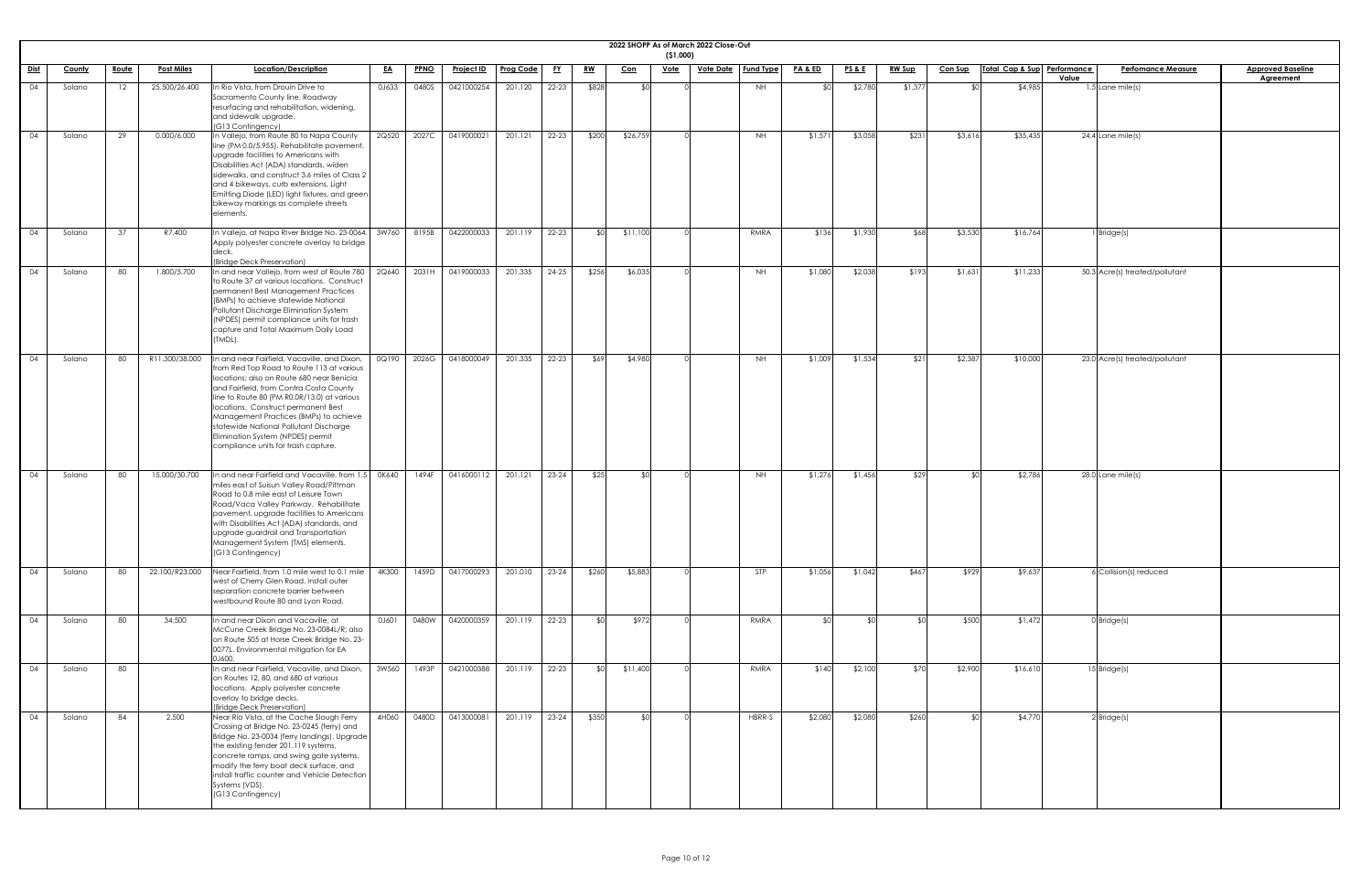| 2022 SHOPP As of March 2022 Close-Out<br>(51,000) |               |              |                   |                                                                                                                                                                                                                                              |           |             |                   |                  |           |            |            |             |                  |                  |                    |                 |               |                |                             |                                                |                                              |
|---------------------------------------------------|---------------|--------------|-------------------|----------------------------------------------------------------------------------------------------------------------------------------------------------------------------------------------------------------------------------------------|-----------|-------------|-------------------|------------------|-----------|------------|------------|-------------|------------------|------------------|--------------------|-----------------|---------------|----------------|-----------------------------|------------------------------------------------|----------------------------------------------|
| <u>Dist</u>                                       | <b>County</b> | <u>Route</u> | <b>Post Miles</b> | Location/Description                                                                                                                                                                                                                         | <u>EA</u> | <b>PPNO</b> | <u>Project ID</u> | <b>Prog Code</b> | <u>FY</u> | <u>RW</u>  | <u>Con</u> | <u>Vote</u> | <u>Vote Date</u> | <b>Fund Type</b> | <u>PA &amp; ED</u> | <u>PS&amp;E</u> | <u>RW Sup</u> | <b>Con Sup</b> | Total Cap & Sup Performance | <b>Perfomance Measure</b><br>Value             | <b>Approved Baseline</b><br><b>Agreement</b> |
| 04                                                | Solano        | 128          | 0.700             | Near Winters, at Putah Creek Bridge No. 23-<br>0099 (PM 0.72). Rehabilitate bridges by<br>upgrading bridge rails and overlaying<br>bridge deck.                                                                                              | 1Q570     | 2024F       | 0418000297        | 201.112          | $23 - 24$ | \$60       | \$4,587    |             |                  | RMRA             | \$801              | \$1,936         | \$140         | \$1,506        | \$9,030                     | 489.0 Linear feet rail                         |                                              |
| 04                                                | Solano        | 505          | R5.700            | Near Vacaville, at southbound offramp to<br>Allendale Road. Restore slope washout<br>between offramp and adjacent frontage<br>road by placing rock slope protection.                                                                         | 0Q710     | 2021G       | 0418000139        | 201.131          | $22 - 23$ | \$50       | \$841      |             |                  | <b>NH</b>        | \$317              | \$402           | \$98          | \$385          | \$2,093                     | I Location(s)                                  |                                              |
| 04                                                | Solano        | Var          |                   | In Solano County, on Routes 12, 29, 37, 80,<br>113, 505, and 780 at various locations.<br>Enhance pedestrian safety by installing<br>Accessible Pedestrian Signal (APS) systems<br>and countdown timers and upgrading<br>crosswalk markings. | OK100     | 1493H       | 0416000050        | 201.015          | $23 - 24$ | \$20       | \$3,263    |             |                  | STP              | \$390              | \$555           | \$22          | \$950          | \$5,200                     | 5 Collision(s) reduced                         |                                              |
| 04                                                | Solano        | Var          |                   | In Solano County, on Routes 29, 37, 80, and<br>780 at various locations. Enhance<br>pedestrian and bicyclist safety by installing<br>flashing beacon systems and upgrading<br>crosswalk markings.                                            | 0P760     | 1464J       | 0417000518        | 201.015          | $23 - 24$ | \$98       | \$5,963    |             |                  | STP              | \$604              | \$840           | \$65          | \$1,006        | \$8,576                     | 8 Collision(s) reduced                         |                                              |
| 04                                                | Sonoma        |              | 0.000/58.600      | In Sonoma County, from Marin County line<br>to Mendocino County line (PM 0.0/58.583).<br>Install centerline rumble strips, widen<br>shoulders and install wet night visibility<br>striping                                                   | 4G780     | 0820H       | 0413000178        | 201.010          | $23 - 24$ | \$314      | \$13,518   |             |                  | STP              | \$2,155            | \$1,893         | \$180         | \$3,817        | \$21,877                    | 196 Collision(s) reduced                       |                                              |
| 04                                                | Sonoma        |              | 1.000/28.700      | Near Bodega Bay, Carmet, and Jenner,<br>from 0.7 mile south of Middle Road to 2.3<br>miles north of Meyers Grade Road at<br>various locations. Rehabilitate drainage<br>systems.                                                             | 1K720     | 1453C       | 0416000306        | 201.151          | $23 - 24$ | \$655      | \$3,569    |             |                  | RMRA             | \$794              | \$718           | \$58          | \$687          | \$6,481                     | $18$ Culvert(s) (ea)                           |                                              |
| 04                                                | Sonoma        |              | 19.300/21.800     | Near Jenner, from south of Willow Creek<br>Road to Burke Avenue. Rehabilitate<br>drainage systems at two locations.                                                                                                                          | 1Q340     | 2022P       | 0418000242        | 201.151          | $23 - 24$ | \$831      | \$4,881    |             |                  | RMRA             | \$1,663            | \$2,118         | \$81          | \$1,684        | \$11,258                    | $2$ Culvert(s) (ea)                            |                                              |
| 04                                                | Sonoma        |              | 24.200/30.500     | Near Jenner, from south of Russian Gulch<br>Bridge to 2.5 miles south of Fort Ross Road<br>Rehabilitate pavement and upgrade<br>quardrail.                                                                                                   | 4Q800     | 2033B       | 0419000482        | 201.121          | $25 - 26$ | \$20       | \$10,435   |             |                  | NH               | \$1,313            | \$1,783         | \$21          | \$2,214        | \$15,786                    | $12.6$ Lane mile(s)                            |                                              |
| 04                                                | Sonoma        |              | 26.700/27.100     | Near Jenner, from 0.3 to 0.7 mile north of<br>Myers Grade Road. Mitigation project for EA<br>0J300 for plant establishment and erosion<br>control                                                                                            | 0J301     | 2911F       | 042200021         | 201.131          | $23 - 24$ |            | \$3,172    |             |                  | <b>NH</b>        |                    | \$1,000         |               | \$2,800        | \$6,982                     | $0$ Location(s)                                |                                              |
| 04                                                | Sonoma        |              | 45.400            | Near Sea Ranch, at 2.7 miles south of<br>Skaggs Springs Road. Rehabilitate<br>damaged culvert.                                                                                                                                               | 1K760     | 1462N       | 0416000310        | 201.151          | $23 - 24$ | \$165      | \$995      |             |                  | RMRA             | \$767              | \$596           | \$315         | \$309          | \$3,147                     | Culvert(s) (ea)                                |                                              |
| 04                                                | Sonoma        |              | 51.100/56.400     | Near Sea Ranch, from north of Moonraker<br>Road to north of Leeward Spur, at various<br>locations. Rehabilitate drainage systems.                                                                                                            | 0W740     | 2907A       | 0420000285        | 201.151          | $25 - 26$ | \$796      | \$4,286    |             |                  | RMRA             | \$829              | \$1,361         | \$495         | \$1,710        | \$9,477                     | $23$ Culvert(s) (ea)                           |                                              |
| 04                                                | Sonoma        | 12           | R17.300/17.700    | n Santa Rosa, from east of Brigham Avenue<br>Undercrossing to Fourth Street. Rehabilitate<br>pavement and drainage systems, upgrade<br>guardrail, and upgrade facilities to<br>Americans with Disabilities Act (ADA)<br>standards.           | 4AC50     | 2905A       | 0420000143        | 201.121          | $25 - 26$ | \$124      | \$7,508    |             |                  | <b>NH</b>        | \$893              | \$1,625         | \$184         | \$1,492        | \$11,826                    | 4.9 Lane mile(s)                               |                                              |
| 04                                                | Sonoma        | 12           | 19.800            | In Santa Rosa, at intersection with Boas<br>Drive. Install traffic signal.                                                                                                                                                                   | 2Q780     | 2026M       | 0419000048        | 201.010          | $23 - 24$ | \$365      | \$2,099    |             |                  | <b>STP</b>       | \$1,097            | \$1,303         | \$191         | \$1,089        | \$6,144                     | 9 Collision(s) reduced                         |                                              |
| 04                                                | Sonoma        | 12           | 25.800/33.300     | In and near Sonoma, at Sonoma Creek<br>Bridge No. 20-0027 and Hooker Creek<br>Bridge No. 20-0030. Mitigation project for EA<br>4H050 for plant establishment and erosion<br>control.                                                         | 4H051     | 2911N       | 0422000218        | 201.111          | $24 - 25$ | <b>\$C</b> | \$1,718    |             |                  | RMRA             |                    | \$550           | \$10          | \$1,500        | \$3,778                     | $0$ Bridge(s)                                  |                                              |
| 04                                                | Sonoma        | 12           |                   | In Sonoma County, on Routes 12, 37, 101,<br>116, 121, and 128 at various locations.<br>Replace or install curve warning signs.                                                                                                               | 4AC40     | 2035C       | 0420000142        | 201.015          | $24 - 25$ | \$54       | \$2,746    |             |                  | STP              | \$830              | \$1,284         | \$24          | \$760          | \$5,698                     | $4$ Collision(s) reduced                       |                                              |
| 04                                                | Sonoma        | .37          | 3.800/4.300       | Near Novato, from 0.1 mile west to 0.4 mile<br>east of Route 121. Improve traffic<br>operations by modifying intersection and<br>extending the lane merge in eastbound<br>direction.                                                         | 2Q20U     | 2911K       | 0422000181        | 201.310          | $23-24$   | \$1,363    | \$17,657   |             |                  | NH.              | ና በ                | \$3,931         | \$98          | \$3,397        | \$26,446                    | 866.0 Daily vehicle hour(s) of delay<br>(DVHD) |                                              |
| 04                                                | Sonoma        | 101          | 20.600            | In and near Santa Rosa, at 224 Lincoln<br>Street and 3251 Brickway Boulevard.<br>Relocate Santa Rosa Maintenance Station<br>by demolishing the old facility and<br>constructing the new one.                                                 | 2Q580     | 2029H       | 0419000027        | 201.352          | $24 - 25$ | \$198      | \$13,137   |             |                  | ST-CASH          | \$877              | \$1,689         | \$60          | \$1,633        | \$17,594                    | I Location(s)                                  |                                              |

| <u>ine</u> |  |
|------------|--|
|            |  |
|            |  |
|            |  |
|            |  |
|            |  |
|            |  |
|            |  |
|            |  |
|            |  |
|            |  |
|            |  |
|            |  |
|            |  |
|            |  |
|            |  |
|            |  |
|            |  |
|            |  |
|            |  |
|            |  |
|            |  |
|            |  |
|            |  |
|            |  |
|            |  |
|            |  |
|            |  |
|            |  |
|            |  |
|            |  |
|            |  |
|            |  |
|            |  |
|            |  |
|            |  |
|            |  |
|            |  |
|            |  |
|            |  |